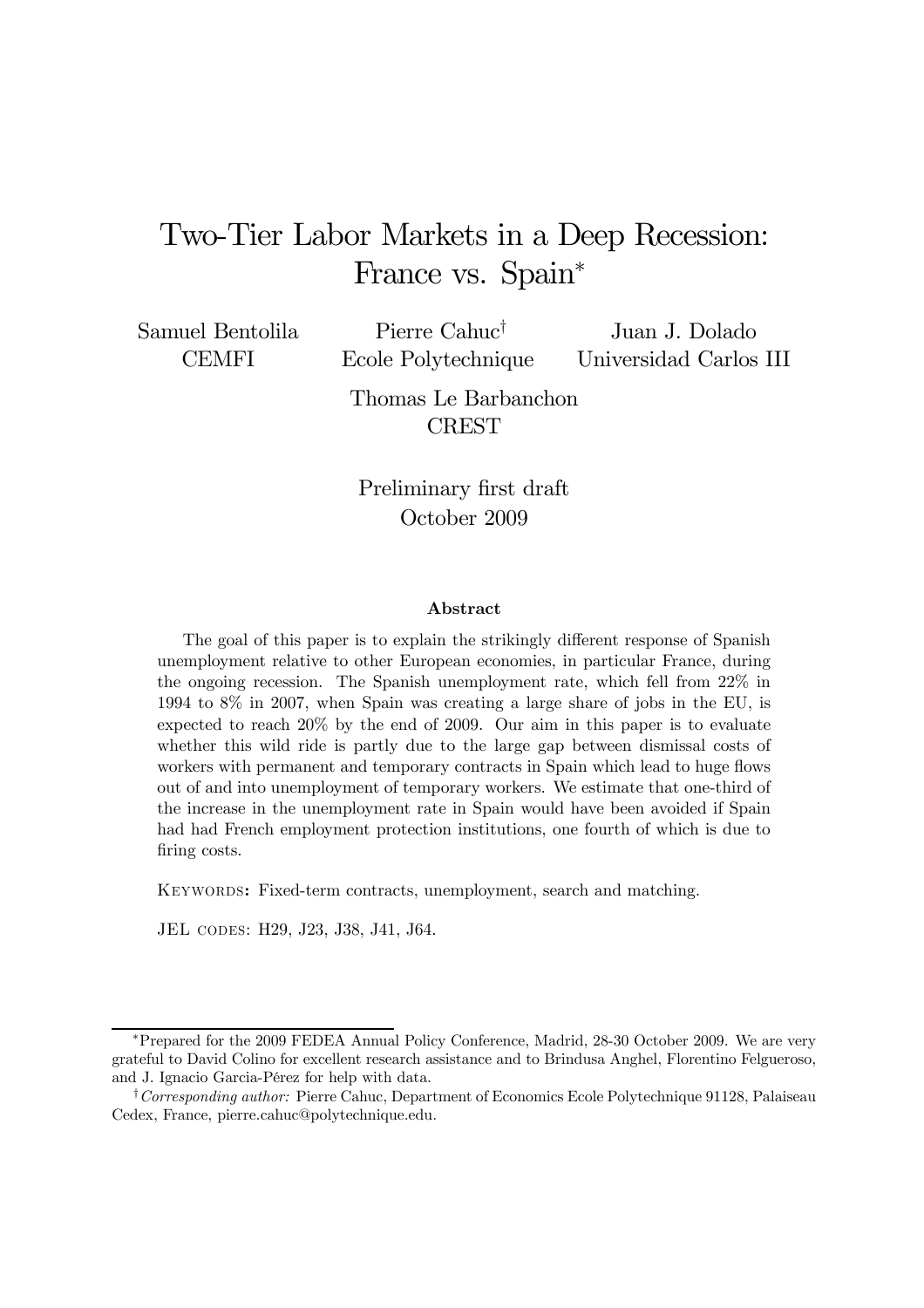## 1 Introduction

The goal of this paper is to explain the strikingly different response of Spanish unemployment relative to other European economies, in particular France, during the ongoing recession. We focus on a comparison with France because both countries share similar labor market institutions (employment protection legislation, unemployment benefits, wage bargaining, etc). However, while French unemployment has remained relatively subdued during the current recession, the Spanish unemployment rate, which fell from 22% in 1994 to 8% in 2007 when Spain was creating a large share of jobs in the European Union (EU), is expected to reach 20% by the end of 2009. Our basic conjecture is that this wild ride is partly due to the large gap between dismissal costs of workers with permanent and temporary contracts in Spain which lead to huge flows of temporary workers into and out of unemployment.

France and Spain allow us to tell an interesting tale of two countries. Both are among those which most decidedly promoted fixed-term contracts. Achieving labor market flexibility, which is often seen as a requirement to reduce unemployment, is always a politically difficult task, given the resistance of protected insider workers. Creating two-tier labor market is a politically viable way to achieve this goal (see Saint-Paul, 1996 and 2000). However temporary employment is much more important in Spain, reaching around onethird of employees until recently, whereas in France the share has been slightly below 15%. Therefore it is natural to ask whether the markedly different employment impact of the recession is due to this difference, controling for other potential factors. Among the latter, a key one could be the different weight in employment of the residential construction sector, which is much larger in Spain, since the financial crisis has severely affected the mortgage market.

To explore these potential causes, we use a search and matching model inspired by previous work by Blanchard and Landier (2002) and Cahuc and Postel-Vinay (2002), who extend the seminal Mortensen-Pissarides (1994) model with endogenous job destruction to allow for the distinction between temporary and permanent jobs entailing different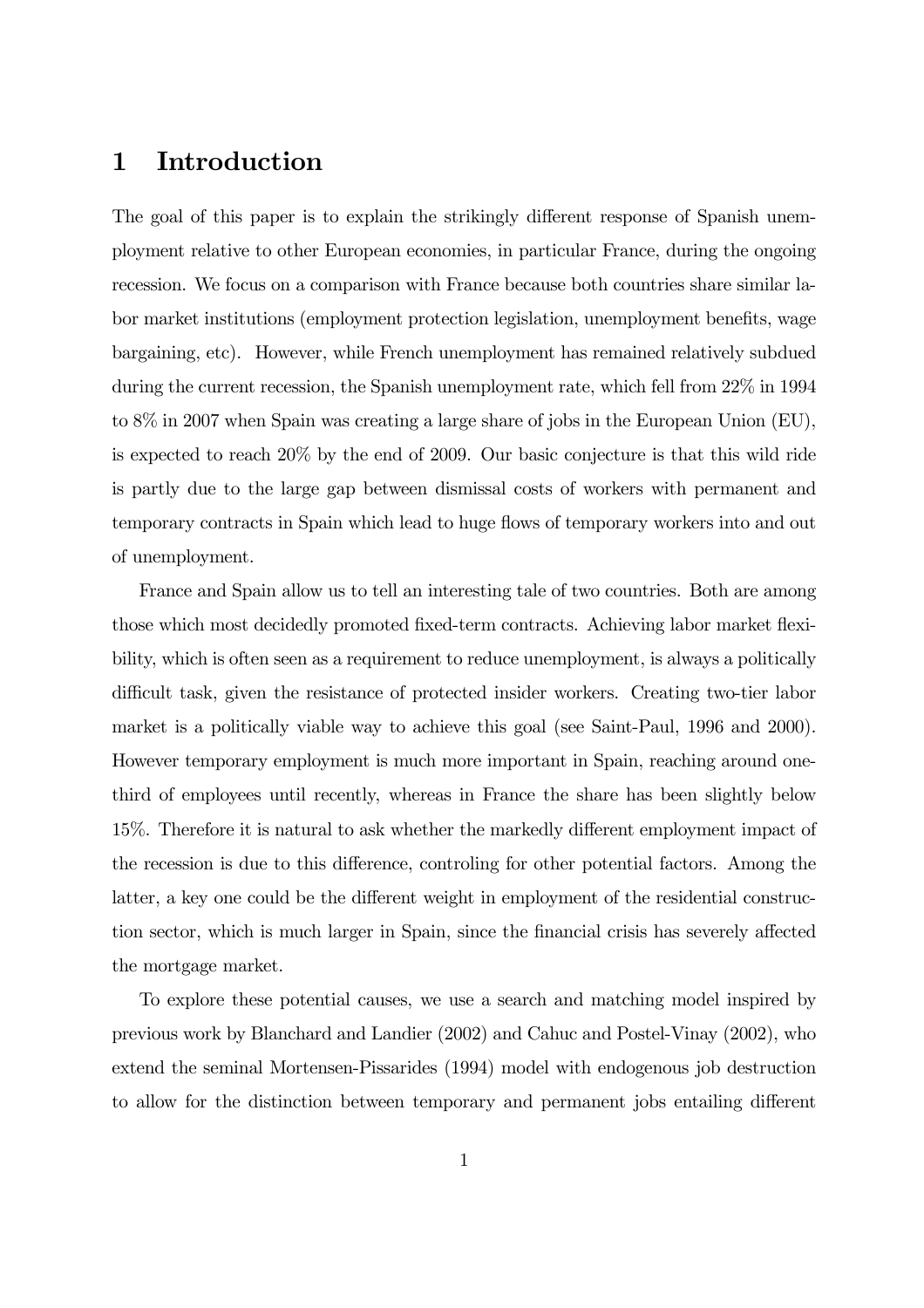dismissal costs. In our model, firms can create both permanent and temporary jobs and firms convert a certain share of the latter to permanent contract at their expiration, the rest being terminated at no cost. In this context, it is now well understood that facilitating the creation of more temporary jobs fosters job creation but it also triggers an increase in job destruction, the latter effect having a larger impact on unemployment when firing costs are large. The intuition for this result becomes clear if one realizes that firms transform temporary jobs into permanent jobs. The higher the firing costs, the lower the share of temporary jobs transformed into permanent jobs, because large firing costs are an incentive for employers to use temporary jobs in sequence rather than converting them into long-term contracts, which are subject to the firing costs. As stated, a policy that permits the opening of more temporary jobs fosters both job creation and destruction, the latter effect being strengthened when firing costs are large. This implies that the spread of temporary jobs is more likely to raise unemployment when it comes on a labor market already regulated by stringent permanent job security provisions.

The spread of temporary jobs, which increases labor turnover is also likely to increase labor market volatility. This phenomenon has been stressed by Boeri and Garibaldi (2007), who argue that two-tier labor market reforms have a transitional honeymoon, job creating effect which can be followed by reductions in employment. Sala et al. (2009) have studied the business cycle behavior of segmented labor markets with limitations in the use of fixed-term contracts. In particular they explore whether flexibility at the margin is the reason why labor markets with a relatively high degree of employment protection may display similar volatility as fully flexible ones. They find that flexibility at the margin provides an intermediate situation, in terms of unemployment volatility, between fully regulated and fully deregulated labor markets. Like Sala et al. (2009), our approach is focused on the interactions between aggregate productivity shocks and employment protection legislation, including the regulation of temporary jobs. However, in contrast with that paper, we focus on a specific event: a negative aggregate shock in France and Spain, rather than on simulations of a model calibrated on a representative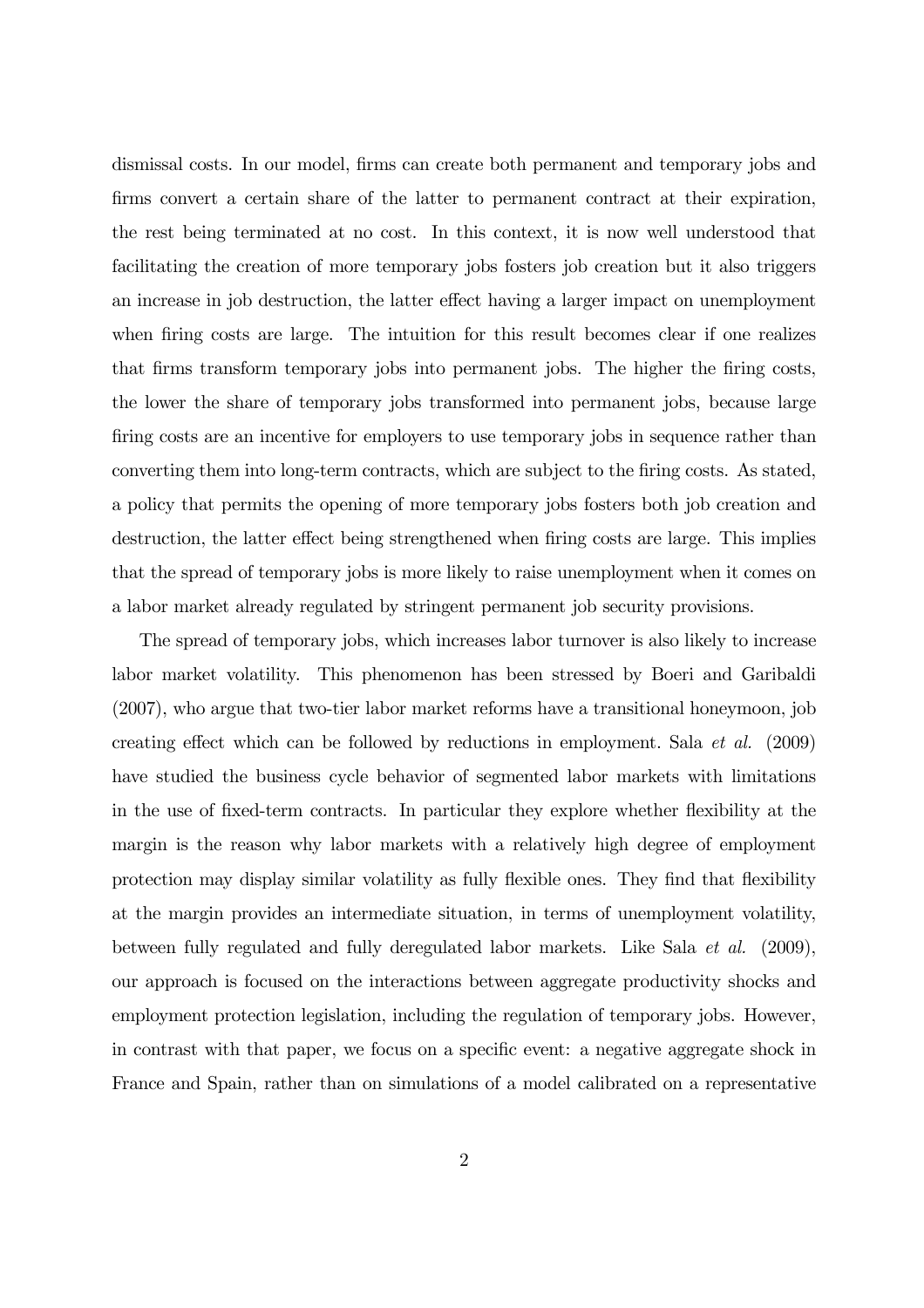European labor market. We also pay particular attention to wage bargaining. Contrary to Sala et al. (2009) we do not assume that employers have to pay firing costs if they do not agree on the initial wage contract when they are matched with a worker. We assume that firing costs are paid when workers and employers separate only if a contract has already been signed. Such a difference is important to the extent that it has been shown by Ljungqvist (2002) that assuming that firing costs are paid by the employer if there is a separation on the initial bargaining —when the job starts— magnifies the impact of firing costs on unemployment. We think that our assumption is more in line with the institutions of France and Spain, where labor contracts are renegotiated by mutual agreement (Malcomson, 1999; Cahuc, Postel-Vinay, and Robin, 2006).

The paper is structured as follows. We start by documenting the relative performance of the French and Spanish labor markets in the crisis vis-à-vis the preceding period in Section 2. In Section 3 we present the main features of the regulation affecting the two labor markets, devoting special attention to fixed-term contracts. Then, in Section 4, we introduce a stylized search and matching model focusing on equilibrium behavior of firms and workers in an economy with both permanent and temporary contracts, where it is possible to transform the latter into the former. In Section 5 we show to what extent the model can account for the change in the performance of the French and Spanish labor markets from the boom (represented by 2005-2007) to the recession (2008-2009). We simulate of our search and matching model using stylized parameters calibrated for the French and Spanish economies, matching a set of labor market variables. We use three different versions of the model which vary in the degree of flexibility of wages allowed. We follow a difference-in-differences approach in computing the share of the increase in Spanish unemployment induced by the recession due to the type of employment protection prevailing in Spain. We estimate that one-third of the increase in the unemployment rate would have been avoided if Spain had French institutions, one fourth of which is due to firing costs. Section 6 concludes.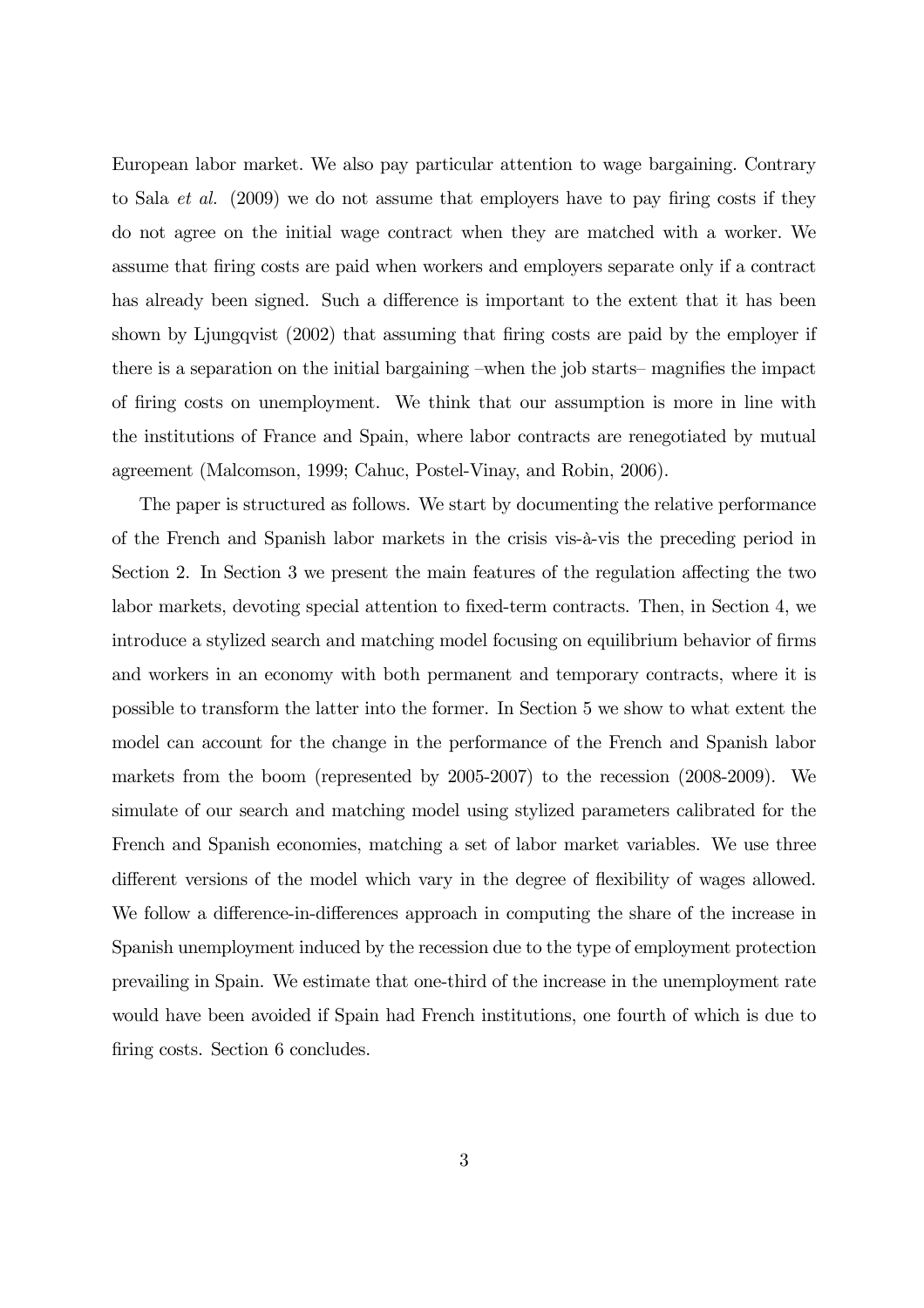## 2 Labor market performance before and during the crisis

As depicted in Figure 1, France and Spain both had an unemployment rate of 3.8% at the end of 1976. From then on both rates rose in tandem, but the Spanish rate was always on top. The difference increased up until the end of 1994 and shrank thereafter. In the third quarter of 2005, the two rates seemed to have come full circle, reaching similar values around 9%.

Convergence was however a mirage. With the onset of the worldwide recession in mid-2007, the Spanish unemployment rate has shot up from 8% to 18%. On the other hand, French unemployment kept on falling, to 7.2\%, and then has grown by two points, to 9.2%. What explains such a striking difference? Let us briefly dig deeper.

Table 1 shows a few key labor market magnitudes from 1998:1 to 2007:4, a boom period, and 2008:1-2009:2, the recession. The table makes it apparent that throughout the boom period, both labor force and employment growth rates have been much higher in Spain than in France. It is the Spanish figures that are remarkable, while the French ones are typical of the Euro area experience. In Spain the labor force received a boost from large immigration flows amounting to around 1% of the population per year —whereas the share of foreigners in the French labor force was stable— and also from an increase in the female labor participation rate —for natives that rate increased by 8.4 percentage points, against  $2.9$  points in France.<sup>1</sup> Focusing on private sector employees, the table shows that the employment surge in Spain came especially from construction and market services (8.1% and 6.8% per year, respectively). In France the figures were more moderate, with a surprising fall in manufacturing. The disparity was reinforced by the behavior of hours per employee: the implementation of the 35 hours law caused a significant drop in France, while in Spain they rose slightly.

In the downturn, France has experienced an atypical acceleration in its labor force, while in Spain the growth rate is very high by historical standards, though it has slowed

 $\frac{1}{1}$ See Bentolila *et al.* (2008a) for a discussion of immigration flows in Spain.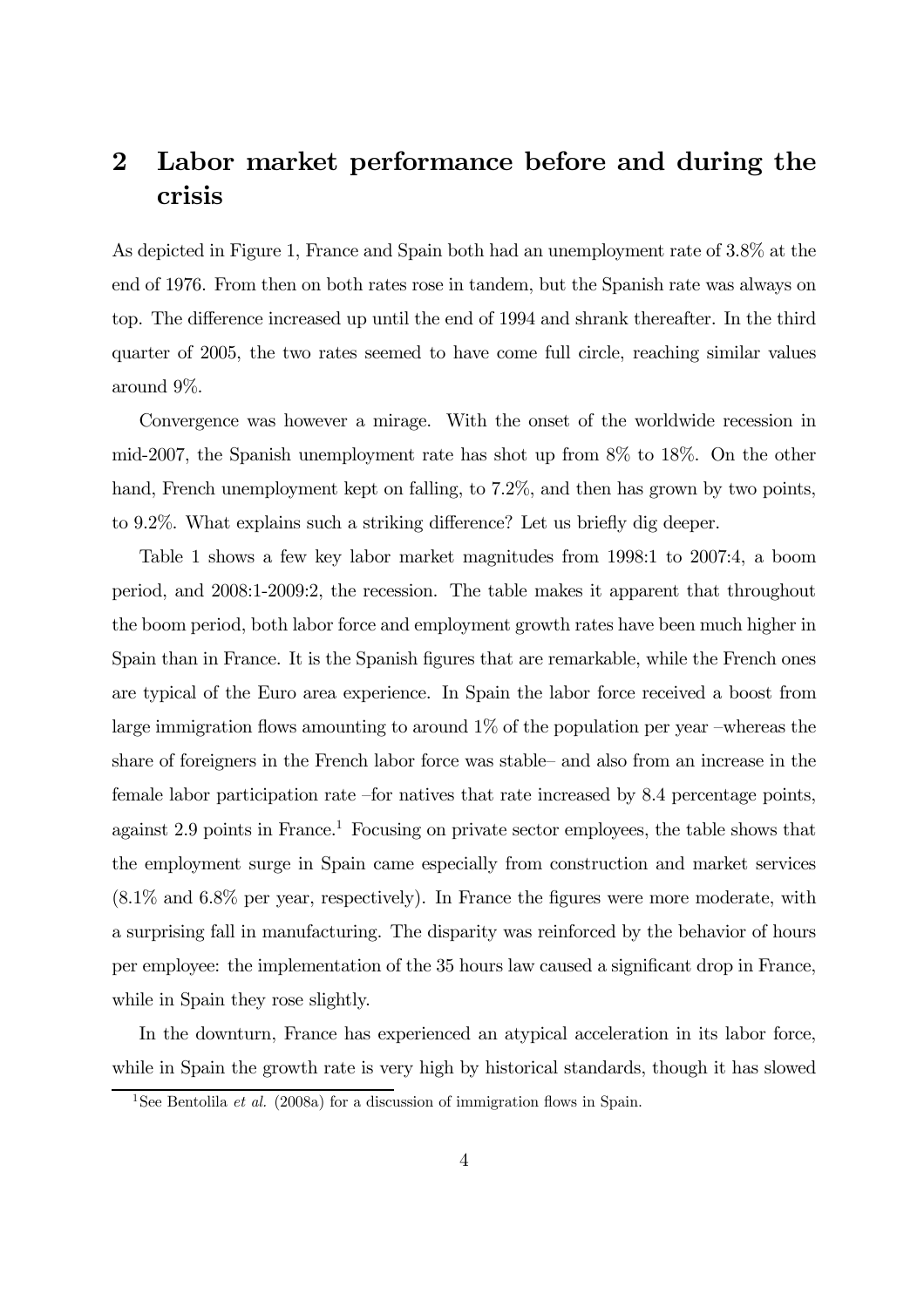down. France has suffered a non-negligible employment fall (1.8% p.a.), which is however small compared with the Spanish free fall  $(6.3\%$  p.a.). The latter stems especially from a collapse of almost one-fourth of employment in construction and a striking 10.8% drop in manufacturing.

It is very hard to explain the extreme volatility in the Spanish labor market without recourse to the type of contracts prevailing in it. As shown in Table 1, in 1998 fixed-term contracts reached almost 14% of employees in France and one-third in Spain. In both countries the vast majority of (quarterly) flows from unemployment to salaried employments are under these contracts: 78.4% in France and 87.2% in Spain. Correspondingly, they also represent the majority of employment outflows, in particular 88% in France and 80.1% in Spain. In the two countries more than the full brunt of job losses since the end of 2007 has been borne by temporary jobs: in France 182.000 net jobs where destroyed, but actually 362.000 temporary jobs disappeared, while the respective figures for Spain were 1.14 million and 1.25 million. In Section 5 we compute the extent to which a model centered on fixed-term contracts can explain this extreme behavior.

## 3 Labor institutions in France and Spain

In this section we briefly review the institutional setting of the French and Spanish labor markets. We focus on employment protection legislation (EPL), although we also describe institutions like unemployment benefits and wage bargaining.

#### 3.1 Employment protection

As we have seen, France and Spain are among the countries where governments have, through their regulations, promoted more strongly fixed-term contracts to increase labor market flexibility, with the aim of reducing unemployment. Table A1 in the Appendix presents the key features of regulations concerning firing in the two countries.

Permanent contracts are subject to notice periods and severance pay.<sup>2</sup> It may seem

<sup>&</sup>lt;sup>2</sup>In France, this includes the regular permanent contract or *contrat à durée indeterminée* (CDI) and the new employment contract (contrat nouvelles embauches, CNE, which has different severance pay and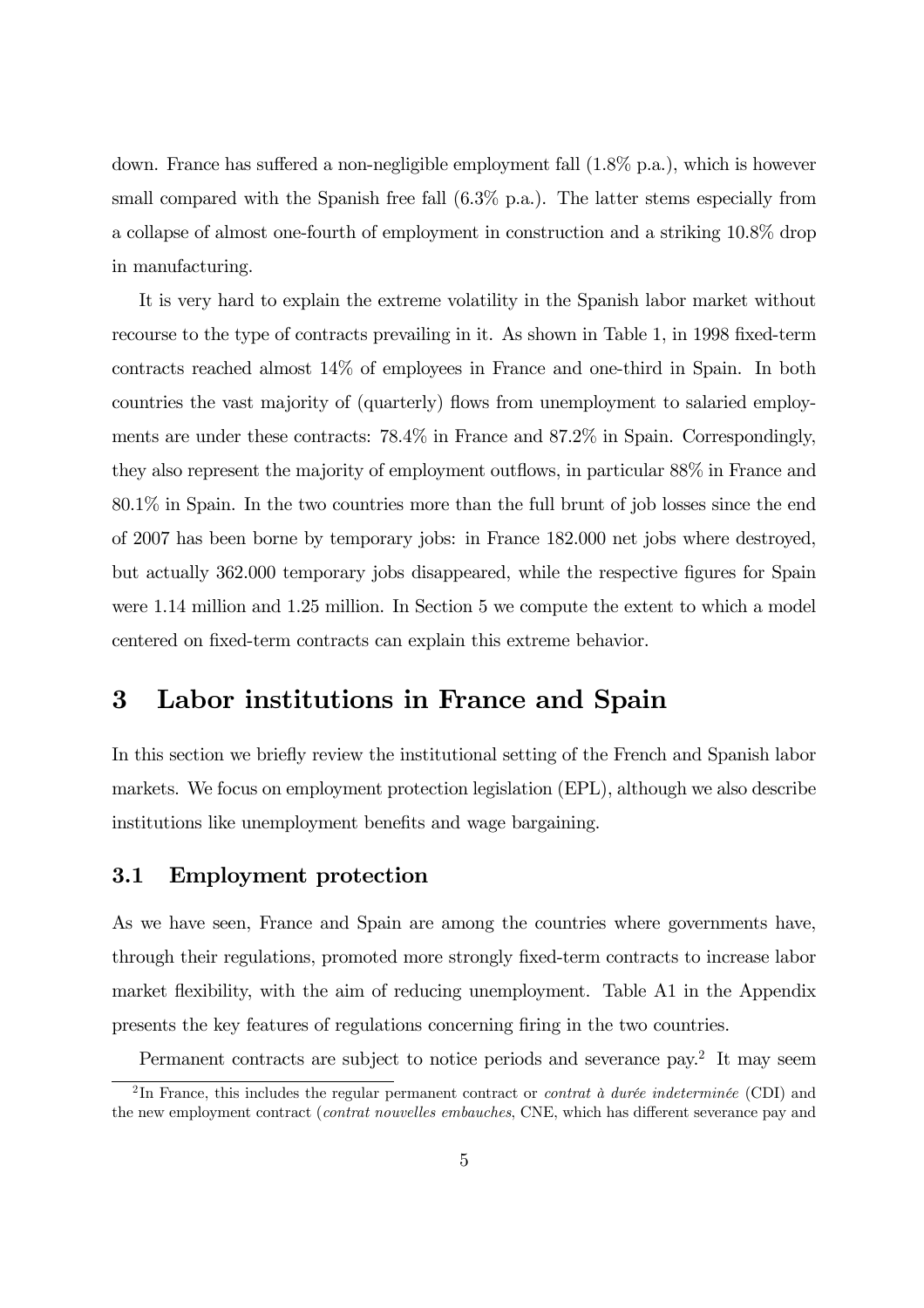from the table that firing permanent employees is much cheaper in France than in Spain, but this is wrong, since there are additional important components of firing costs beside severance pay. For example, in France as soon as a worker reaches a 2-year seniority the notice period doubles and the firm must propose a personalized plan to help the employee find another job, with a maximum duration of 12 months. On the other hand, in Spain administrative approval is required for collective dismissals (roughly those involving 10% of an establishment's staff), which is much more easily granted if workers' representatives have agreed to the dismissal in advance.

Computing overall measures of firing costs is not easy. The OECD (2004) provides an index of the strictness of employment protection legislation (EPL) for 2003, with a range going from 0 to 6, with higher scores indicating stricter regulation. This indicator gives a score of 2.5 for France and 2.6 for Spain regarding protection of regular employment, 3.6 for France and 3.5 to Spain for regulation of temporary employment, and 2.1 for France and 3.1 for Spain with respect to regulation of collective dismissals. The overall EPL score is 3.0 for France and 3.1 for Spain (where the US has the lowest value, 0.7, and Portugal and Turkey the highest, 4.3). So both France and Spain are in the middle-high range according to this measure, with Spain looking slightly more regulated than France.

Moreover, economic theory tells us that what matters for employment is not severance pay per se, which is a transfer from the firm to the worker and may therefore be compensated for in the wage bargain. Rather, since the probability that workers will contest dismissals is very high, what matter are other costs which are not appropriated by firms and workers but are generated by third agents, such as labor courts and labor authorities. In France severance pay offered by firms in exchange for a quick resolution of dismissals is typically much higher than statutory severance or that agreed in collective bargains. In Spain, since firms that go to court lose in 3 out of 4 cases on average, even if entrepreneurs think a dismissal to be justified on economic grounds they typically prefer

other conditions) introduced in 2005 for small firms (see Cahuc and Carcillo, 2006). In Spain it includes both regular permanent contracts and the subsidized contrato permanente de fomento del empleo In principle, the latter has lower severance pay, but in fact most dismissals incur the ordinary one.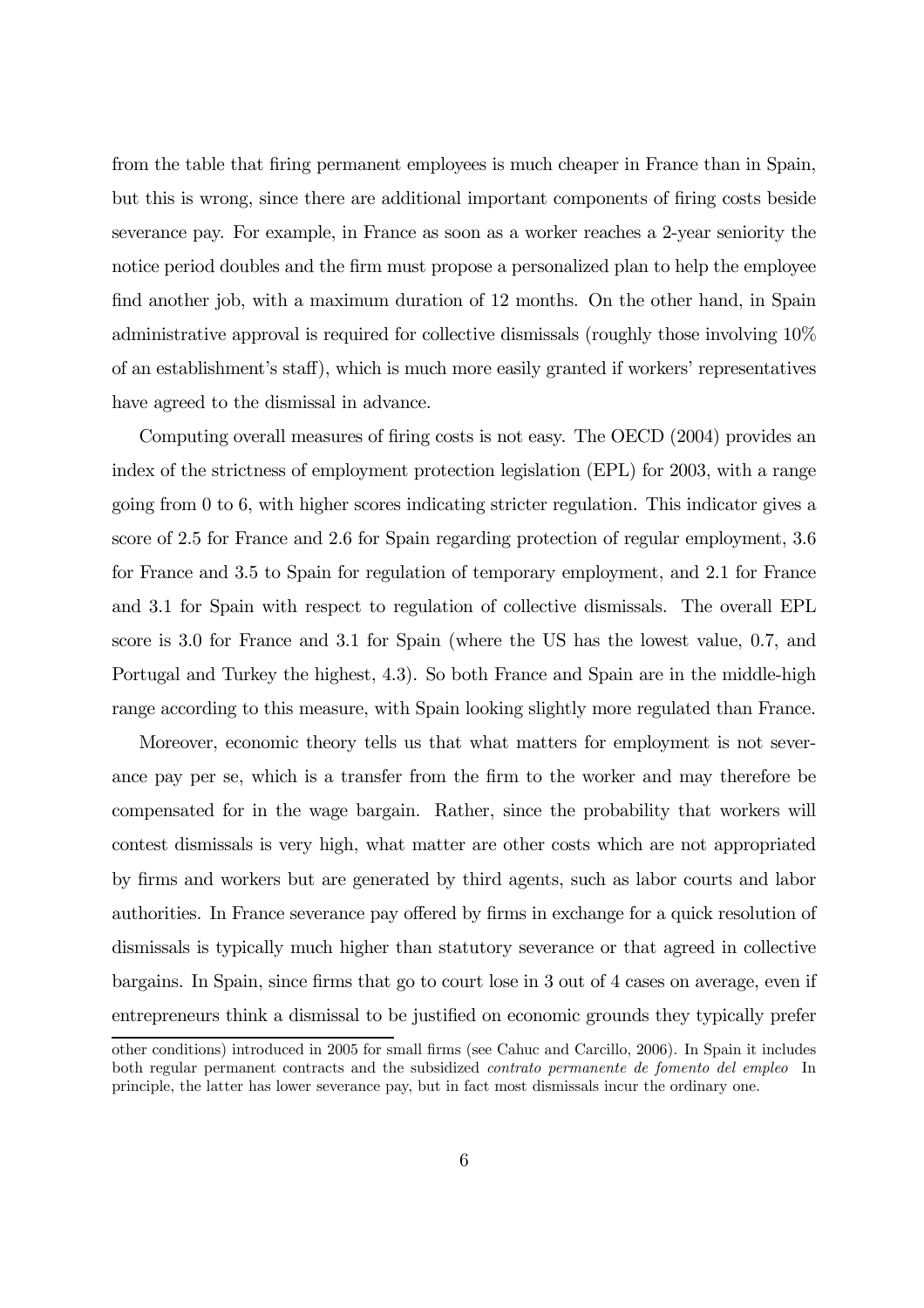to claim disciplinary reasons (e.g. worker misconduct). Proceeding in this way they do not need to satisfy the notice period and, upon immediately acknowledging the dismissal to be unfair, they avoid going to court by paying upfront the correspondingly higher severance pay.3 In applying our theoretical model to the two countries we will use estimated red-tape costs.

The use of fixed-term contracts is more limited in France than in Spain.<sup>4</sup> In France they can only be used in nine specific cases: for replacing an employee who is absent or temporarily working part time, to transitorily replace an employee whose job is either going to be suppressed or filled by another permanent worker, and for temporary increases in the firm's activity, seasonal activities, and jobs in certain sectors (forestry, naval, entertainment, teaching, survey-making, professional sports, etc.). It is apparent, however, that the alleged reasons for hiring on a temporary basis are often misrepresented. On the other hand, there are no specific restrictions on the use of temporary contracts in Spain (though different reasons lead to different fixed-term contract types). In both countries the maximum duration of fixed-term contracts is 24 months, although in Spain there is little monitoring by authorities and uncertain-completion jobs may lawfully last for an indeterminate period (e.g. construction jobs).

In sum, the overall impression is that EPL for permanent contracts is somewhat more stringent in Spain than in France. For more details on the level and structure of firing costs in France see Cahuc and Postel-Vinay (2002) and Cahuc and Carcillo (2006), and Bentolila and Jimeno (2006) and Bentolila et al. (2008b) for Spain.

<sup>&</sup>lt;sup>3</sup>This option has been available to firms in Spain since 2002.

<sup>&</sup>lt;sup>4</sup>We use the terms fixed-term and temporary interchangeably. We focus on the former, captured by the contrat a duration determinée (CDD) in France and the contrato temporal in Spain. There are several types of fixed-term contracts in Spain. And other non-permanent jobs exist in France, such as temporary jobs (emploi interimaire or emploi temporaire). Moreover, in both countries there are jobs intermediated by temporary work agencies and most apprenticeship contracts are also temporary. Empirically we shall consider all of these as fixed-term contracts.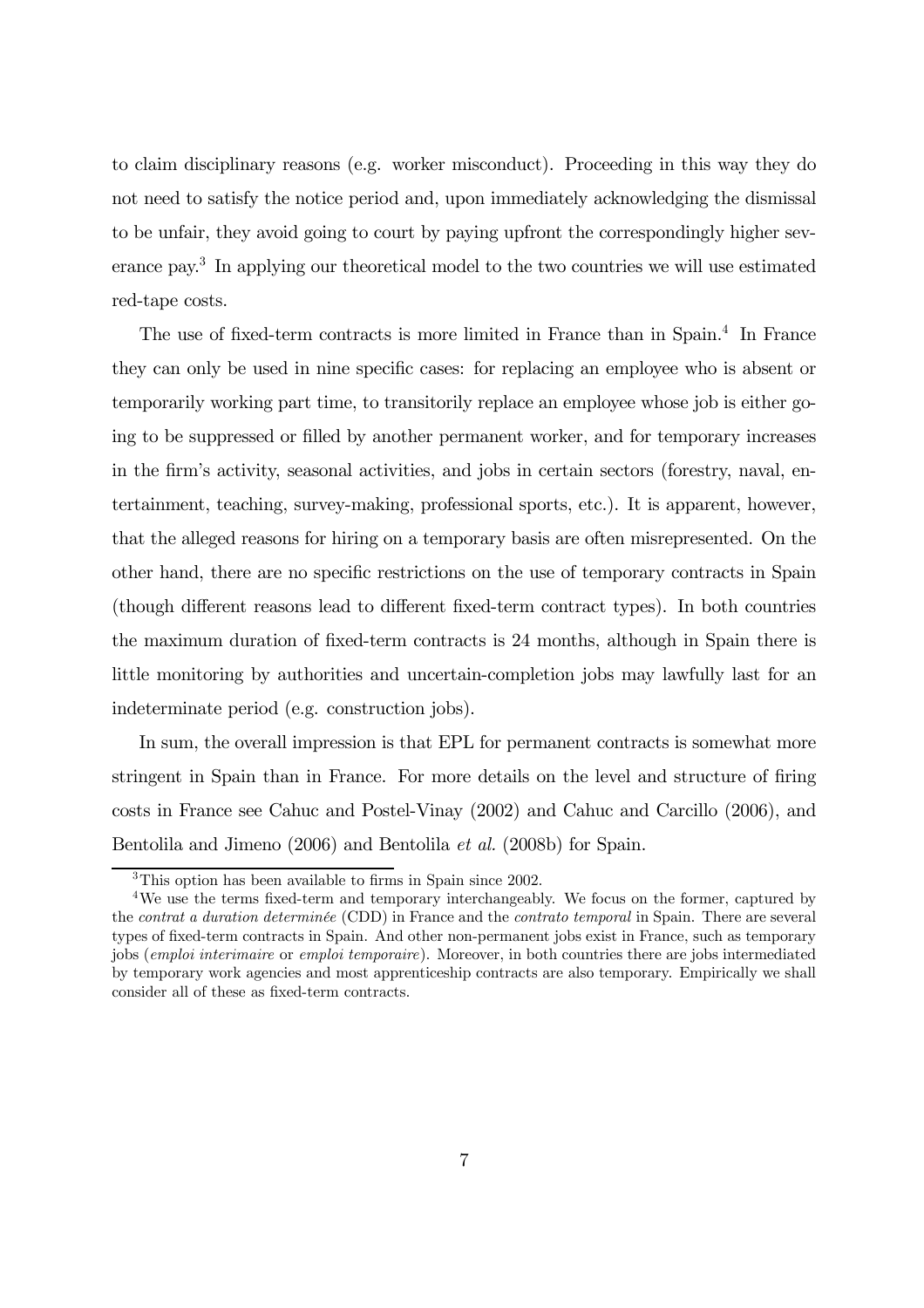#### 3.2 Unemployment benefits

Unemployment insurance in France features a gross replacement ratio of 57.4% of the preceding year's wage.<sup>5</sup> In Spain the replacement ratio decreases over time: it is  $70\%$ for the first 6 months and drops to 60% thereafter. Thus, at least at the beginning of unemployment spells, the Spanish system looks more generous than the French one. In comparing benefits it is however crucial both to take into account personal characteristics and to consider replacement rates net of taxes. Thus, according to the OECD Benefits and Wages database (March 2006 update), in 2004 the net replacement rate for an average production worker who was married, whose partner did not work, and had no children was equal to  $69\%$  in both countries. At the same time, if the same worker was married with a working partner and had two children the replacement rate was  $84\%$  in France and 87% in Spain.

In France, the length of benefits is the same as the worker's contribution period, with a maximum duration of 23 months (and higher for workers older than 50 years old). In Spain benefit length increases in steps that imply durations going from 22% to one-third of the contribution period, which has to be of at least 12 months, and the maximum duration is 24 months. In computing a measure of unemployment benefits for our simulations we take into account statutory benefits and coverage, which is affected by duration rules.

Workers who exhaust unemployment insurance or are not eligible for it, are entitled to so-called "minimum integration income" (Revenu Minimum d'Insertion, RMI), amounting to  $\epsilon$ 454.63 (which represents about 16% of average gross earnings) and  $\epsilon$ 681.9 for a couple (plus child benefits).<sup>6</sup> In Spain the assistance benefit is equal to  $80\%$  of the so-called "Multi-Purpose Public Income Indicator", which in 2008 amounted to  $\epsilon$ 413.5 (around 23% of gross earnings in the private non-agricultural sector), with higher benefits for workers with family responsibilities. It is means-tested at the level of the benefit. In

 $5$ Or, if it is higher,  $40.4\%$  of the wage plus a fixed amount (currently around 330 euros per month).

 $6$ There is also another scheme equivalent to the RMI (open to those above 25 years old who never worked) for those who have worked before and are not eligible anymore: the *Allocation de Solidarité* Specifique (ASS), with an amount equivalent to the RMI.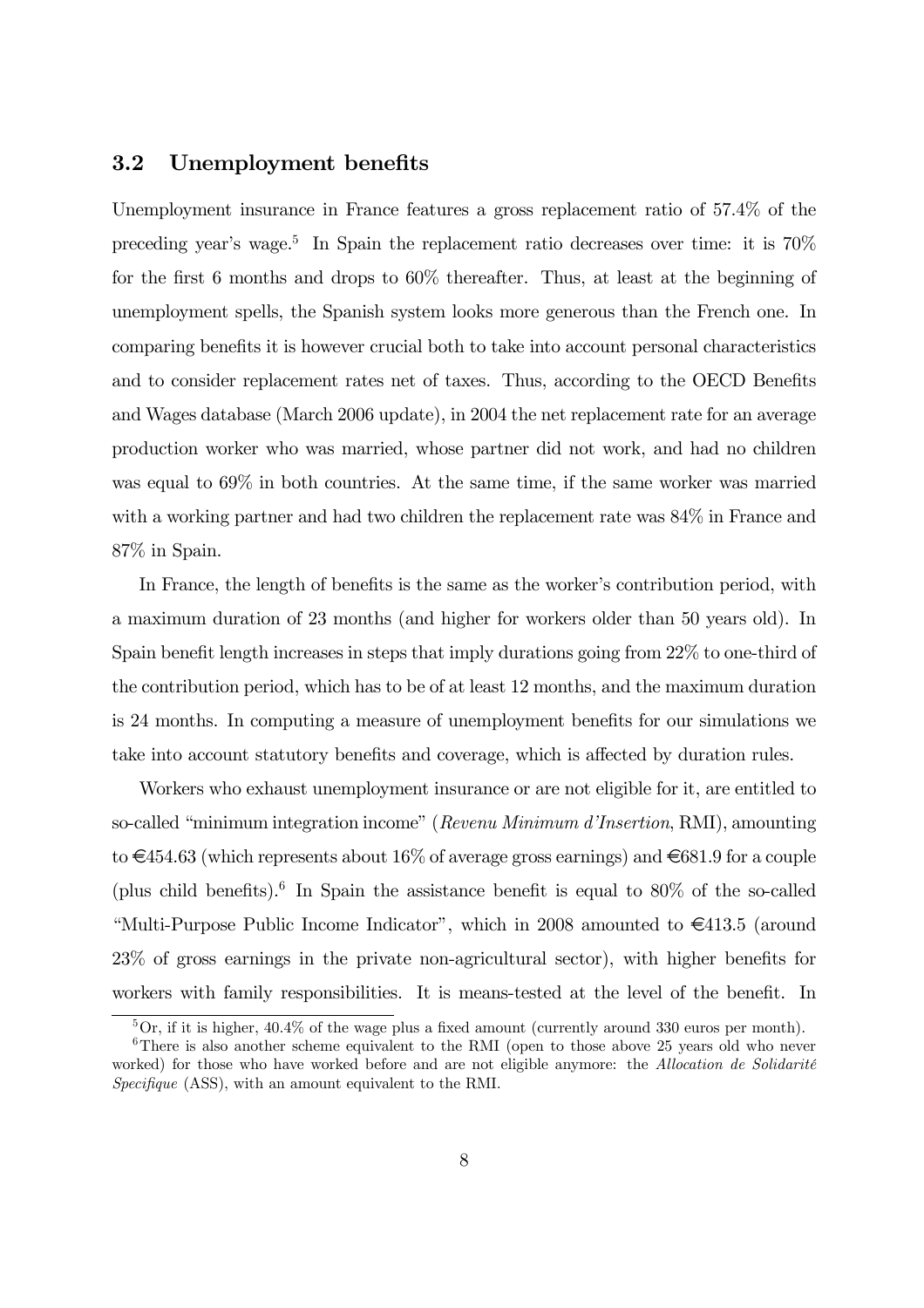Spain additional welfare benefits are available in some regions (for example in Madrid they amounts to  $\epsilon$ 370) but coverage is typically low.

#### 3.3 Wage bargaining

Collective wage bargaining is similar in the two countries. It can be argued that this is the result of Spain copying French regulations in the early 1980s, when the postdictatorship Spanish system of collective bargaining was established. In both countries, most workers are covered by collective bargaining (in Spain above firm-level agreements cover around 80% of employees and firm-level agreements only around 10%). Bargaining takes place mostly at the industry level and there is geographical fragmentation (i.e. through industry-department agreements in France and industry-province agreements in Spain). In Spain, conditions set in above firm-level agreements are automatically extended by law to all firms and workers in the relevant industry or geographical area, and firm-level agreements cannot overrule broader ones.

In Spain, workers are represented by worker delegates in firms with less than 50 employees and by worker committees in firms with more than 50 employees, reflecting French practice. Unions obtain representation from firm-level elections, where voters need not be unionized. Thus, there is little incentive for workers to unionize, so that union density is very low but largely irrelevant. Both countries have among the highest gaps between the coverage of collective bargaining and union density.<sup>7</sup> One difference, though, is that in France there is a multiplicity of unions (8) whereas in Spain there are only two nationally representative unions.

In sum, we believe that the two countries are not too different in their wage setting institutions (and therefore we do not explore any potential differences in wage setting across countries in the simulations below).

<sup>7</sup>For more details regarding Spain see Bentolila and Jimeno (2006).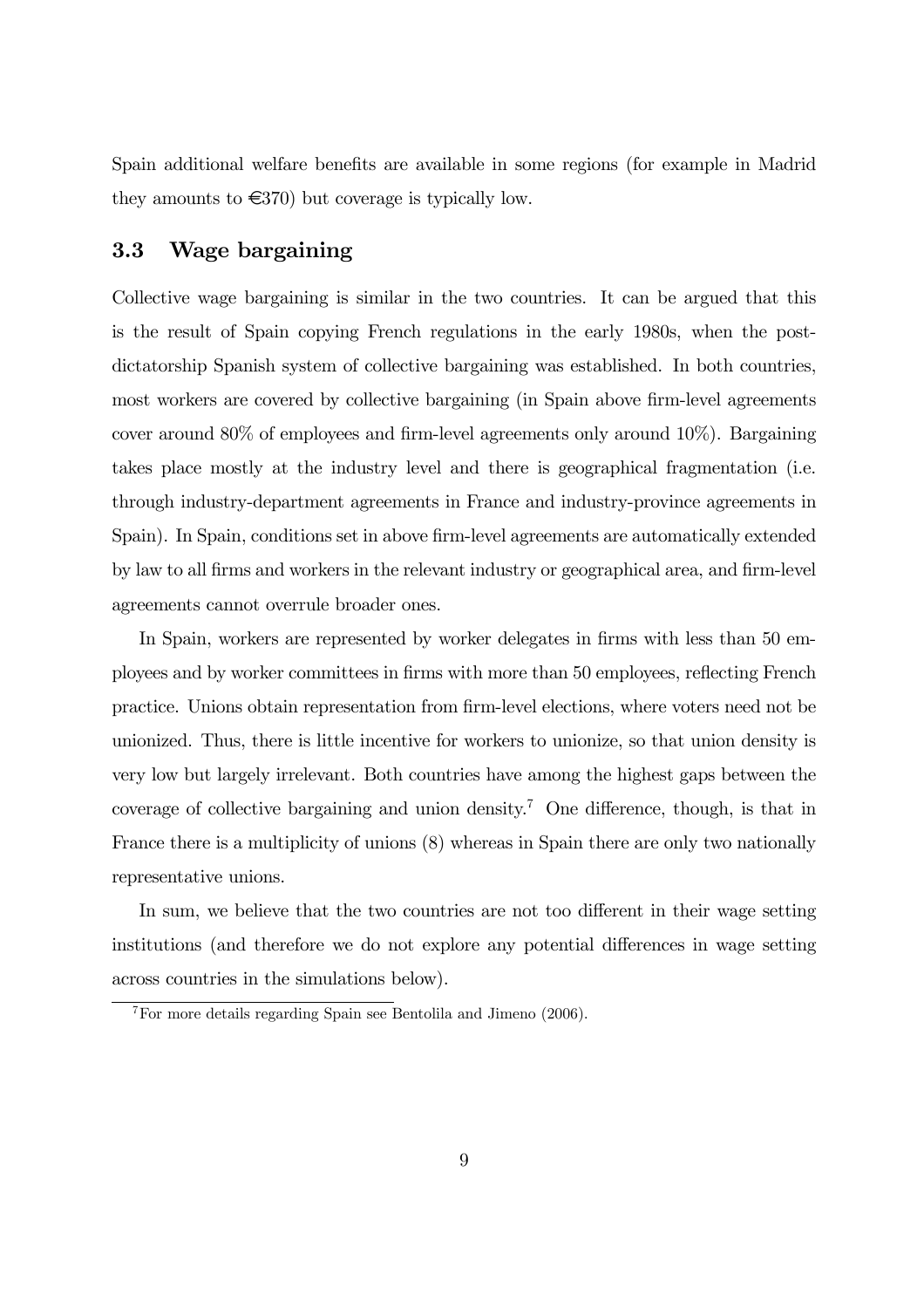## 4 Model

This section presents our search and matching model, which is inspired by previous work by Blanchard and Landier (2002) and Cahuc and Postel-Vinay (2002), who extend the seminal Mortensen-Pissarides (1994) model with endogenous job destruction to allow for the distinction between temporary and permanent jobs entailing different dismissal costs.

#### 4.1 Characteristics of the model

The main features of the model are as follows. First, there is a continuum of infinitelylived risk-neutral workers and firms, with a common discount rate  $r > 0$ . The measure of workers is normalized to 1.

Job matches have an idiosyncratic productivity distribution  $F(\varepsilon)$ , drawn over the support  $[\underline{\varepsilon}, \overline{\varepsilon}]$ . The idiosyncratic productivity shocks follow a Poisson distribution with incidence rate  $\mu$ . All new jobs start with productivity  $\overline{\epsilon}$ .

There are two types of jobs: temporary and permanent (open-ended) jobs, both endowed with the same productivity distribution. Unemployed workers may have access to temporary jobs with probability p, exogenously set as EPL policy, or to initial permanent jobs with probability  $(1-p)$ . Temporary jobs are terminated with per unit of time probability  $\lambda$ , at which point firms can either convert them to permanent jobs or destroy them at no cost. A new value of productivity is drawn when the temporary job is transformed into a permanent job. The latter have red-tape firing costs  $f$ . Unemployment benefits are denoted by b.

There is a matching function  $m(u, v)$  à la Pissarides (2000), with matching rates  $q(\theta)$ for vacancies and  $\theta q(\theta)$  for the unemployed, where labor market tightness is given by  $\theta = v/u$ , with v denoting vacancies and u denoting unemployment. There is a cost of keeping jobs vacant equal to  $h > 0$  per unit of time.

In terms of notation, subindices are as follows:  $t$  for a temporary job, 0 for the beginning of a permanent job, and p for a continuing permanent job.

Asset values at steady state are denoted  $J$  and  $V$  for employers, and  $W$  and  $U$  for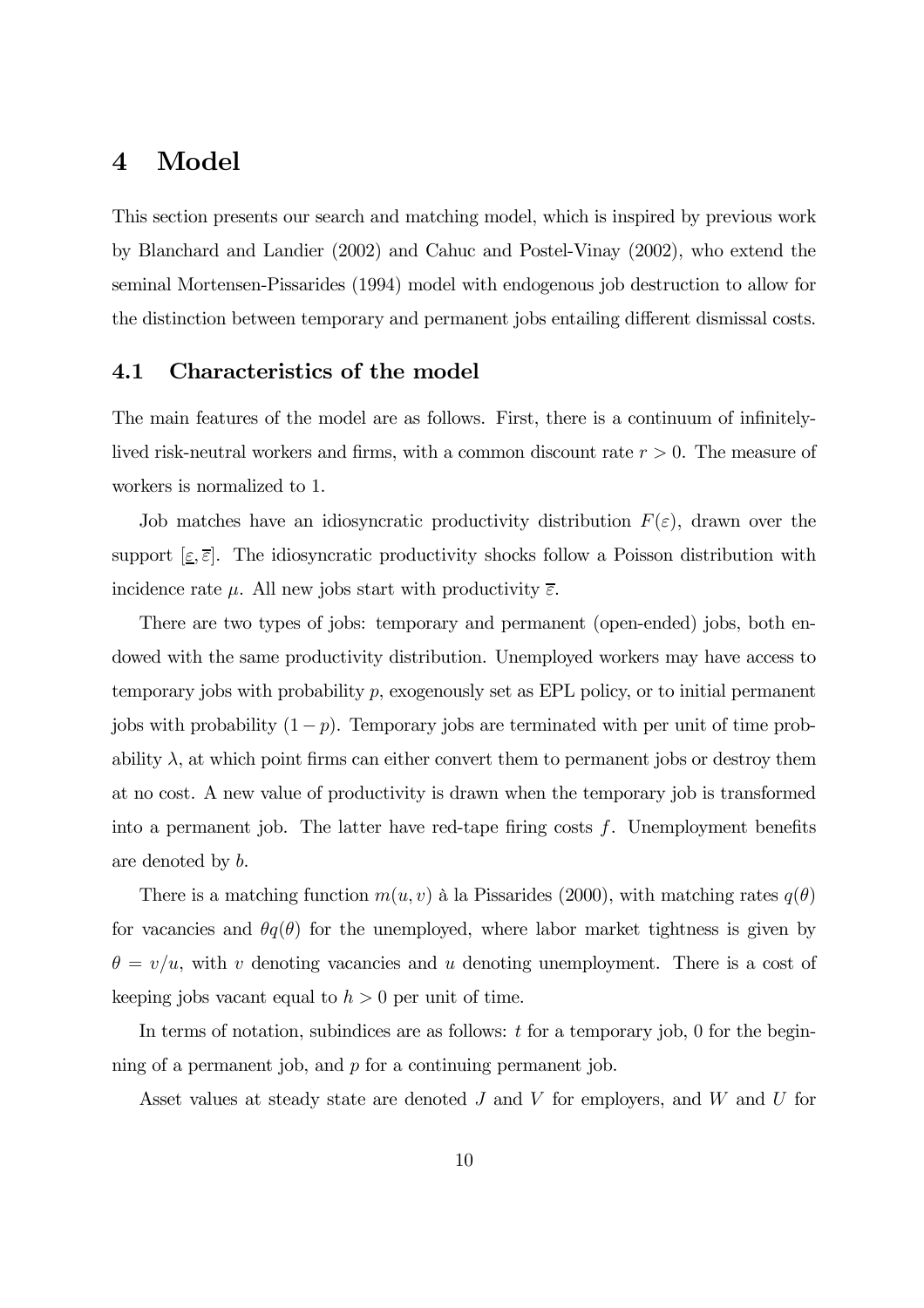employees. They are as follows:

- $V$ : Value to the firm of a vacant job,
- $J_t(\varepsilon)$ : Value to the firm of a temporary job with productivity  $\varepsilon$ ,
- $J_0(\varepsilon)$ : Value to the firm of a new permanent job with productivity  $\varepsilon$ , not yet subject to firing costs,
- $J_p(\varepsilon)$ : Value to the firm of a continuing permanent job with productivity  $\varepsilon$ , subject to firing cost  $f$ ,
- $\bullet$  U: Value to the worker of unemployment,
- $W_t(\varepsilon)$ : Value to the worker of a temporary job with productivity parameter  $\varepsilon$ ,
- $W_0(\varepsilon)$ : Value to the worker of a new permanent with productivity  $\varepsilon$  subject to firing  $\cos t$  (remember that a new permanent job can previously be a temporary job),
- $W_p(\varepsilon)$ : Value to the worker of a continuing permanent job with productivity parameter  $\varepsilon$ , subject to firing costs f.

#### 4.2 Bellman equations

The Bellman equations for the above asset values from the point of view of firms are the following:

$$
rV = -h + q(\theta) \left[ p \left( J_t(\overline{\varepsilon}) - V \right) + (1 - p) \left( J_0(\overline{\varepsilon}) - V \right) \right]
$$
 (1)

$$
rJ_t(\varepsilon) = \varepsilon - w_t + \mu \int_{\varepsilon}^{\overline{\varepsilon}} \left[ J_t(x) - J_t(\varepsilon) \right] dF(x) + \lambda \int_{\varepsilon}^{\overline{\varepsilon}} \max\left[ J_0(x) - J_t(\varepsilon), V - J_t(\varepsilon) \right] dF(x) \tag{2}
$$

$$
rJ_0(\varepsilon) = \varepsilon - w_0(\varepsilon) + \mu \int_{\varepsilon}^{\overline{\varepsilon}} \max[J_p(x) - J_0(\varepsilon), V - J_0(\varepsilon) - f] dF(x) \tag{3}
$$

$$
rJ_p(\varepsilon) = \varepsilon - w_p(\varepsilon) + \mu \int_{\varepsilon}^{\overline{\varepsilon}} \max[J_p(x) - J_p(\varepsilon), V - J_p(\varepsilon) - f] \mathrm{d}F(x) \tag{4}
$$

According to  $(1)$ , keeping a vacant job implies a flow cost of h and returns a contact with probability  $q(\theta)$  in each period. Once the contact takes place the employer-employee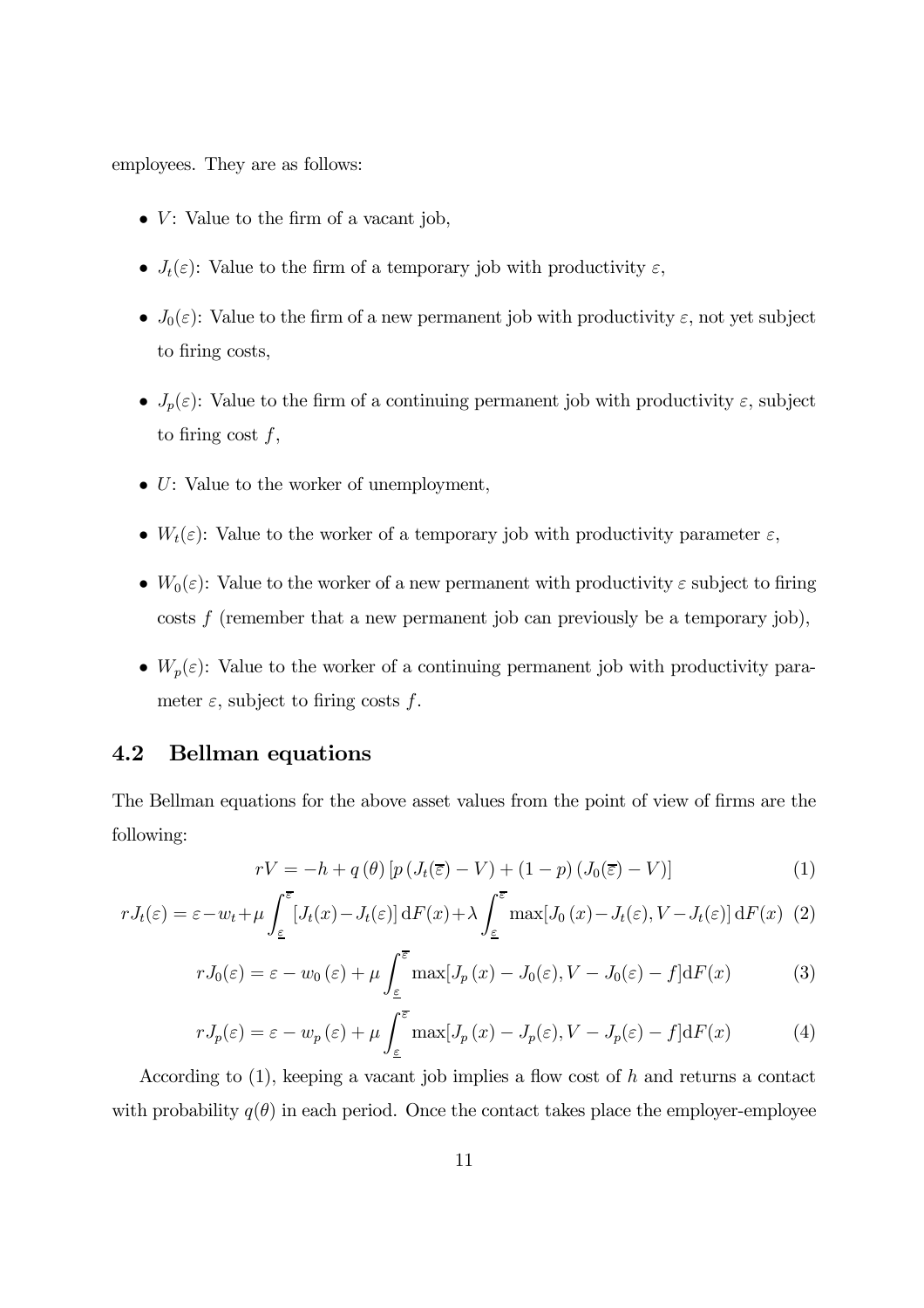pair sign a temporary contract with probability  $p$  or a new permanent contract with probability  $1 - p$ , both created at the maximal productivity level,  $\overline{\varepsilon}$ . If a temporary contract is signed, equation (2) implies that the employer obtains a flow profit of  $\varepsilon - w_t$ , and after the productivity shock takes place with probability  $\mu$ , this type of job –which yields an asset value to the employer of  $J_t(\varepsilon)$  can continue or be converted into a new permanent contract with probability  $\lambda$ , at which time a new productivity shock takes place. In the latter case, the asset value to the employer is  $J_0(\varepsilon)$ , which according to (3) yields a flow profit of  $\varepsilon-w_0(\varepsilon)$ . Once the new value of  $\varepsilon$  is observed, either the permanent contract becomes a continuing one, with an asset value to the firm of  $J_p(\varepsilon)$ , or the match is dissolved which will cost the employer the firing cost  $f$ . If the employer-worker pair stay together, (4) indicates that the employer obtains a flow profit of  $\varepsilon - w_p(\varepsilon)$ , such that the only difference with (3) is that the worker now can use the firing cost incurred by the firm as an additional threat in the wage bargain.

Turning now to workers, their Bellman equations are given by:

$$
rU = b + \theta q(\theta) [p(W_t(\overline{z}) - U) + (1 - p)(W_0(\overline{z}) - U)] \tag{5}
$$

$$
rW_t(\varepsilon) = w_t + \mu \int_{\varepsilon}^{\overline{\varepsilon}} \left[ W_t(x) - W_t(\varepsilon) \right] dF(x) + \lambda \int_{\varepsilon}^{\overline{\varepsilon}} \max[W_0(x) - W_t(\varepsilon), U - W_t(\varepsilon)] dF(x) \tag{6}
$$

$$
rW_0(\varepsilon) = w_0(\varepsilon) + \mu \int_{\varepsilon}^{\overline{\varepsilon}} \max[W_p(x) - W_0(\varepsilon), U - W_0(\varepsilon)] \mathrm{d}F(x) \tag{7}
$$

$$
rW_p(\varepsilon) = w_p(\varepsilon) + \mu \int_{\varepsilon}^{\overline{\varepsilon}} \max[W_p(x) - W_p(\varepsilon), U - W_p(\varepsilon)] \mathrm{d}F(x) \tag{8}
$$

Equation (5) points out that an unemployed worker enjoys a flow earning  $b$  net of a lump-sum tax  $\tau$  and comes in contact with a vacancy at rate  $\theta q(\theta)$ , either of temporary job or of a new permanent job, with probabilities p and  $1-p$ , respectively. Expressions (6) to (8) represent the asset values to the worker of the different jobs, and their interpretation is similar to those in (2) to (4) with the flow income being the respective wages net of taxes.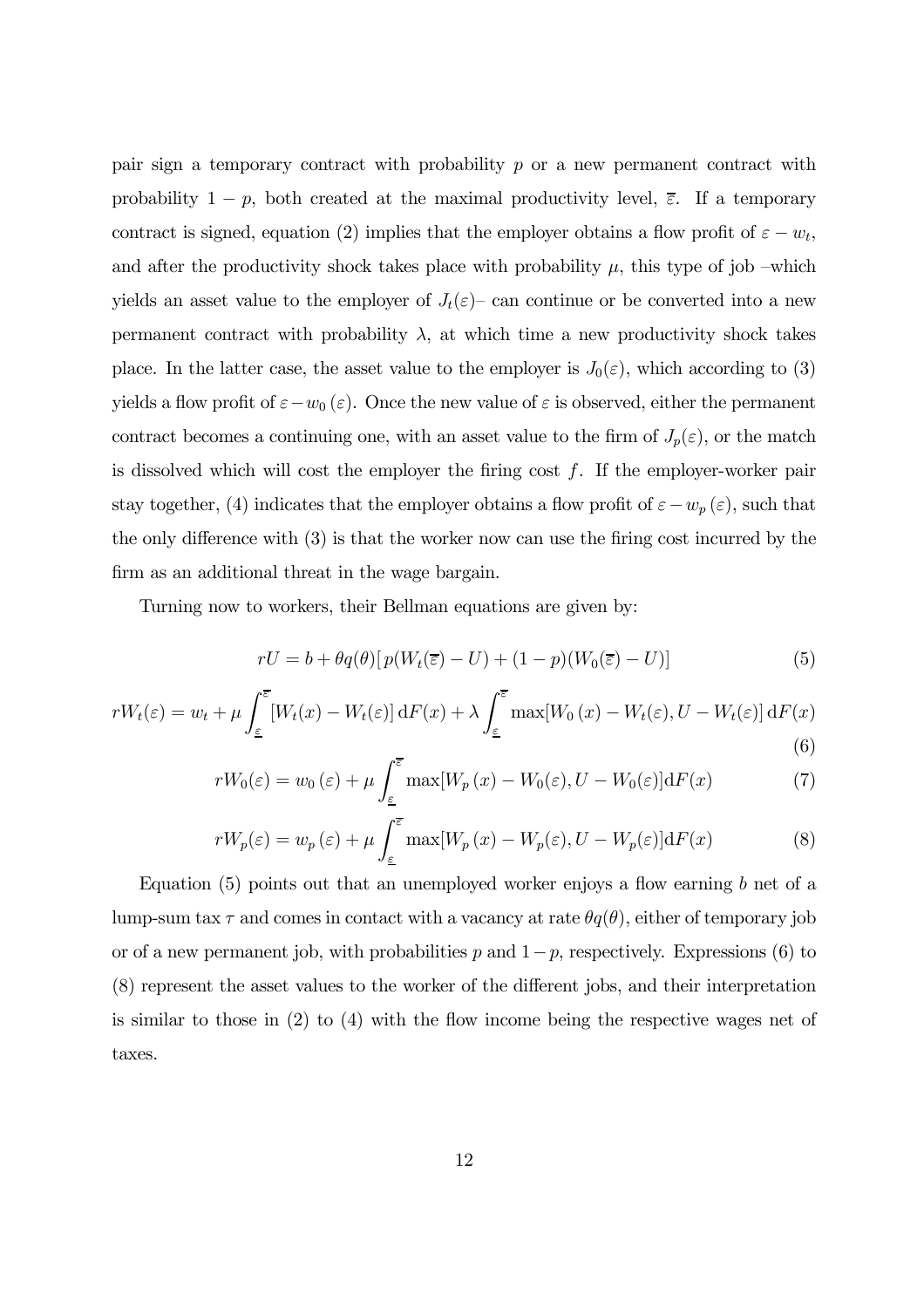### 4.3 Surplus sharing

Surplus is shared according to Nash-bargaining in which workers have bargaining power  $\beta \in [0, 1]$ , with the different surplus expressions being given by:

$$
S_t(\bar{\varepsilon}) = J_t(\bar{\varepsilon}) - V + W_t(\bar{\varepsilon}) - U \tag{9}
$$

$$
S_0(\varepsilon) = J_0(\varepsilon) - V + W_0(\varepsilon) - U \tag{10}
$$

$$
S_p(\varepsilon) = J_p(\varepsilon) - V + f + W_p(\varepsilon) - U \tag{11}
$$

In steady state, the free-entry rule  $V = 0$  implies:

$$
h = q(\theta) \left[ pJ_t(\overline{\varepsilon}) + (1 - p) \left( J_0(\overline{\varepsilon}) \right) \right]
$$
 (12)

Therefore, since  $J_i(\overline{\varepsilon}) - V = (1 - \beta)S_i(\overline{\varepsilon}), i = p, 0$ , we get:

$$
\frac{\theta h}{1-\beta} = \theta q(\theta) \left[ pS_t\left(\overline{\varepsilon}\right) + (1-p) S_0(\overline{\varepsilon}) \right]
$$
(13)

Combining the different asset values to the employer and to the worker of the a temporary job, a new permanent job and a continuing permanent job, implies that the three different surpluses are as follows:

$$
(r + \mu + \lambda)S_t(\varepsilon) = \varepsilon - b - \frac{\beta \theta h}{1 - \beta} + \mu \int_{\varepsilon}^{\overline{\varepsilon}} S_t(x) dF(x) + \lambda \int_{\varepsilon}^{\overline{\varepsilon}} \max[S_0(\varepsilon), 0] dF(x) \quad (14)
$$

$$
(r+\mu)S_0(\varepsilon) = \varepsilon - b - \frac{\beta \theta h}{1-\beta} + \mu \int_{\varepsilon}^{\overline{\varepsilon}} \max[S_p(x), 0] dF(x) - \mu f \tag{15}
$$

$$
(r+\mu)S_p(\varepsilon) = \varepsilon - b - \frac{\beta \theta h}{1-\beta} + \mu \int_{\varepsilon}^{\overline{\varepsilon}} \max[S_p(x), 0] dF(x) + rf \tag{16}
$$

From (15) and (16):

$$
S_p(\varepsilon) = S_0(\varepsilon) + f. \tag{17}
$$

The surplus from a continuing permanent job is larger than that from a new permanent job because the employer has to pay the firing cost only once the worker has been confirmed in that job. This is so because, at the time of the first encounter between the worker and the employer a disagreement does not entail any firing cost since the contract is not yet signed.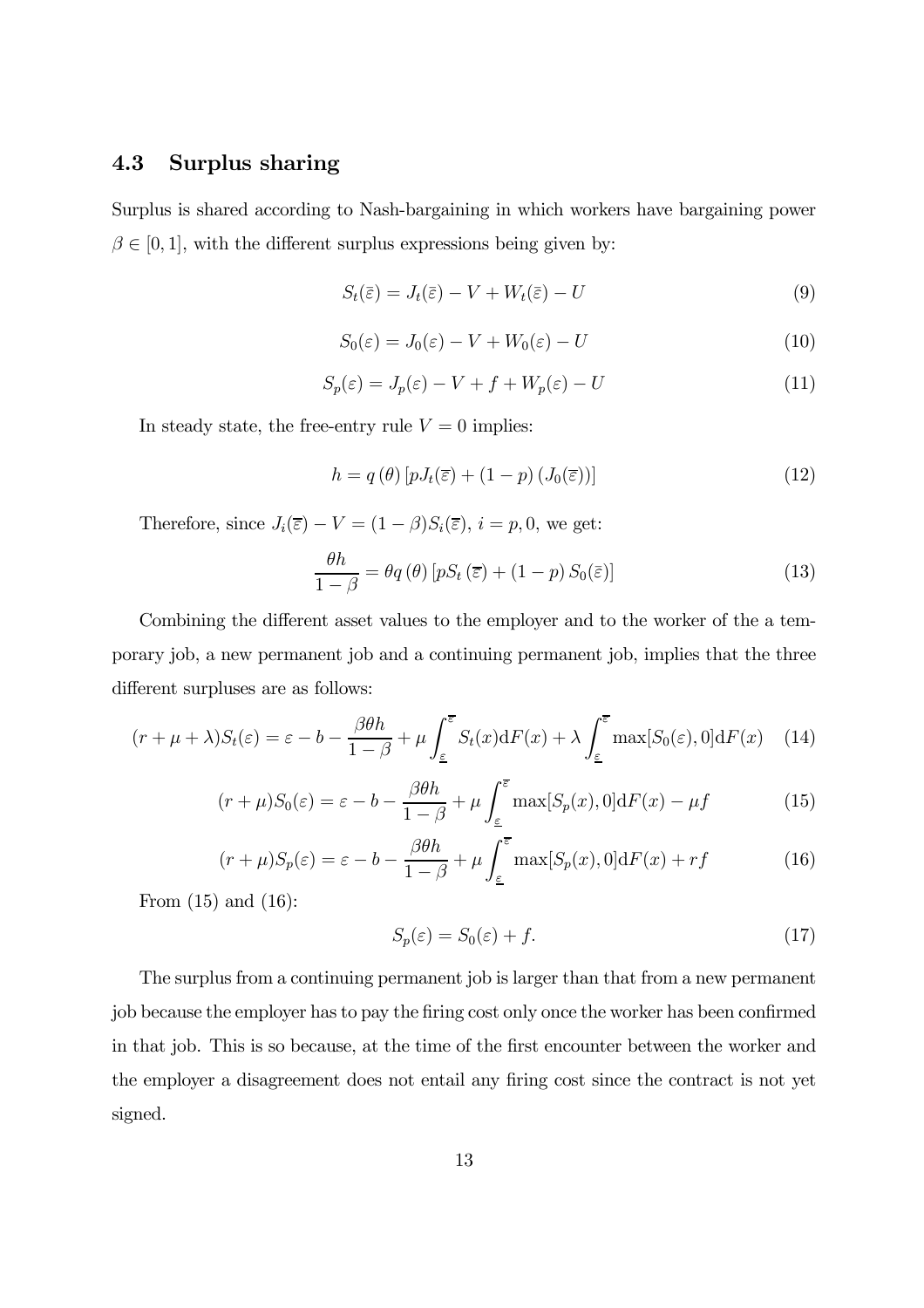#### 4.4 Job creation and job destruction

The previous expressions for the surpluses give us the productivity thresholds for longterm job destruction (LTJD) and long-term job creation (LTJC). Notice that the shortterm job creation (STJC) is equal to the LTJD and the short-term job destruction (STJD) threshold does not exist, since jobs are created at the maximal productivity. The LTJD and LTJC are as follows:

$$
S_p(\varepsilon^d) = 0 = \varepsilon^d - b - \frac{\beta \theta h}{1 - \beta} + \mu \int_{\varepsilon^d}^{\overline{\varepsilon}} S_p(x) dF(x) + rf \tag{LTJD}
$$

$$
S_0(\varepsilon^c) = 0 = \varepsilon^c - b - \frac{\beta \theta h}{1 - \beta} - \mu f + \mu \int_{\varepsilon^d}^{\overline{\varepsilon}} S_p(x) dF(x)
$$
 (LTC)

Hence, subtracting LTJD from LTJC yields:

$$
\varepsilon^c = \varepsilon^d + (\mu + r)f,\tag{18}
$$

which shows that temporary jobs are destroyed more frequently than continuing permanent jobs, because they are exempt from firing costs.

From the expressions for  $S_p(\varepsilon)$ ,  $S_0(\varepsilon)$ ,  $S_p(\varepsilon^d)$ , and  $S_0(\varepsilon^c)$ , we then get the following relations:

$$
S_0(\varepsilon) = \frac{\varepsilon - \varepsilon^c}{\mu + r} \quad \text{for } \varepsilon > \varepsilon^c \tag{19}
$$

$$
S_p(\varepsilon) = \frac{\varepsilon - \varepsilon^d}{\mu + r} \quad \text{for } \varepsilon > \varepsilon^d \tag{20}
$$

where  $S_p(\varepsilon)$  can be used to rewrite LTJD such that the destruction rule of permanent jobs becomes:

$$
\varepsilon^{d} = b + \frac{\beta \theta h}{1 - \beta} - \frac{\mu}{\mu + r} \int_{\varepsilon^{d}}^{\overline{\varepsilon}} (x - \varepsilon^{d}) \, dF(x) - rf \tag{21}
$$

This equation shows that the threshold productivity  $\varepsilon^d$  is an increasing function of labor market tightness,  $\theta$ , and a decreasing function of the firing cost, f. The intuition for the first relationship is that a tighter labor market, by improving the value of unemployment U, reduces the surplus, thus making the employer-worker pair more exacting on how productive the matching must be to compensate them for their outside options. As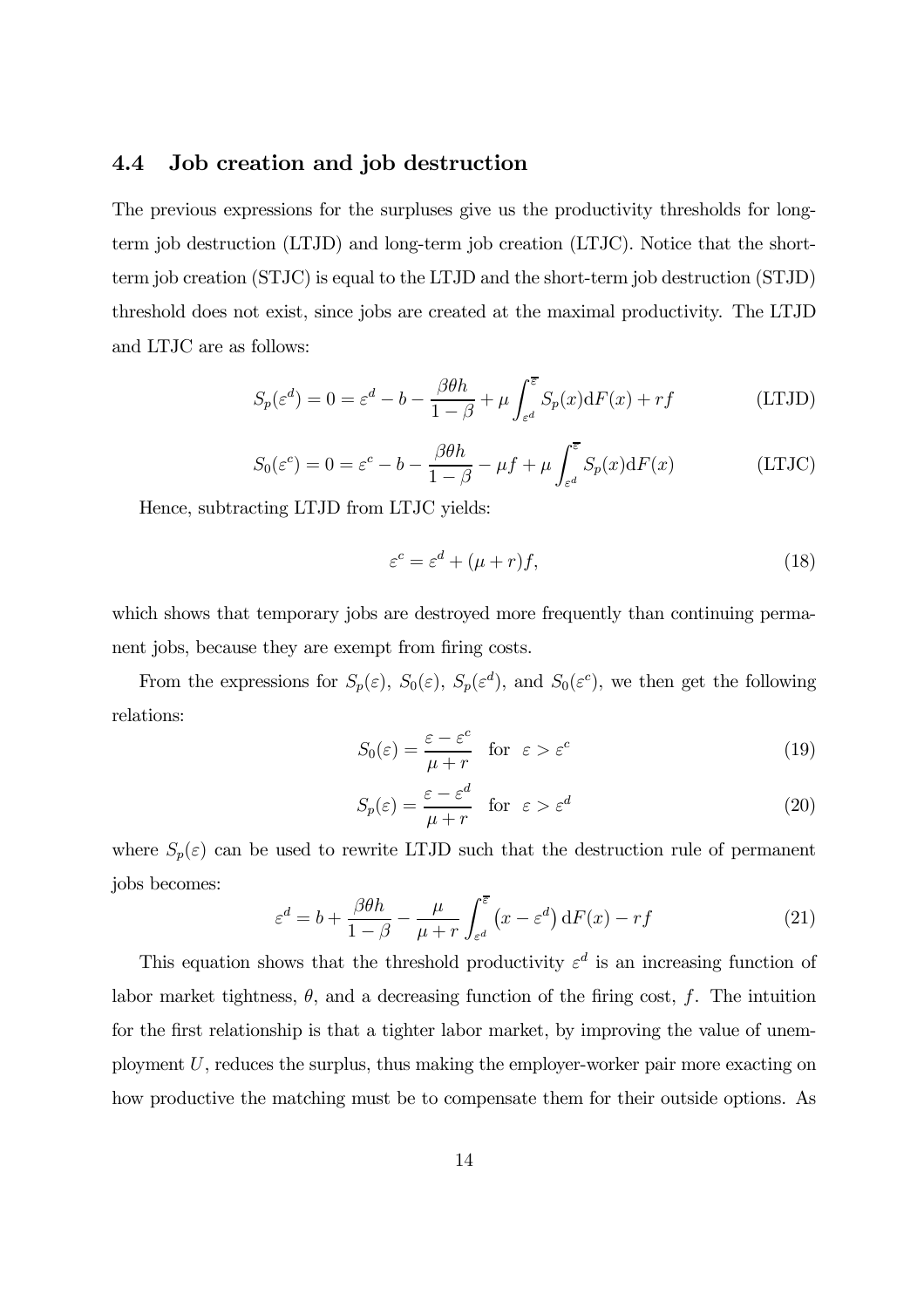regards the second relationship, it is consistent with the goal of firing costs of reducing the propensity to destroy jobs, implying that less productive jobs remain operative.

Moreover, (14) implies that

$$
(r + \lambda) \int_{\underline{\varepsilon}}^{\overline{\varepsilon}} S_t(x) dF(x) = \int_{\underline{\varepsilon}}^{\overline{\varepsilon}} x dF(x) - b - \frac{\beta \theta h}{1 - \beta} + \lambda \int_{\varepsilon}^{\overline{\varepsilon}} \frac{\varepsilon - \varepsilon^c}{\mu + r} dF(x)
$$

and then,

$$
S_t(\varepsilon) = \frac{1}{(r+\mu+\lambda)} \left[ \varepsilon + \frac{\mu}{r+\lambda} \int_{\varepsilon}^{\overline{\varepsilon}} x \mathrm{d}F(x) \right] + \frac{1}{r+\lambda} \left[ \lambda \int_{\varepsilon}^{\overline{\varepsilon}} \frac{x-\varepsilon^c}{\mu+r} \mathrm{d}F(x) - b - \frac{\beta \theta h}{1-\beta} \right] \tag{22}
$$

Evaluation of (22) at  $\overline{\varepsilon}$  yields  $S_t(\overline{\varepsilon})$  which together with (19) evaluated at  $\overline{\varepsilon}$ ,  $S_0(\overline{\varepsilon})$ , can be used to rewrite the job creation equation (JC) out of the free entry rule as:

$$
\frac{h}{1-\beta} = q(\theta) \left[ \frac{\frac{p}{(r+\mu+\lambda)}[\overline{\varepsilon} + \frac{\mu}{r+\lambda} \int_{\underline{\varepsilon}}^{\overline{\varepsilon}} x dF(x)] + \frac{p}{r+\lambda} [\lambda \int_{\varepsilon^c}^{\overline{\varepsilon}} \frac{(x-\varepsilon^c)}{\mu+r} dF(x) - b - \frac{\beta\theta h}{1-\beta}] + (JC)\right]
$$
(JC)

By replacing  $\varepsilon^c$  by  $\varepsilon^d$  in equation JC, using equation (18), it is easy to show that, along the JC locus, labour tightness  $\theta$  is a decreasing function of the reservation productivity  $\varepsilon^d$ . In other words, the lower the destruction threshold  $\varepsilon^d$ , the longer jobs last on average, which leads to a higher creation of vacancies. Conversely, for a given value of  $\varepsilon^d$ , a higher firing cost f reduces the expected present value of jobs and therefore hinders job creation.

In sum, the three unknowns  $\theta$ ,  $\varepsilon^c$ , and  $\varepsilon^d$  are defined by JC and by equations (18) and (21). A graphical representation of the equilibrium values is offered in Figure 2, where the crossing of the JC (having replaced  $\varepsilon^c$  by  $\varepsilon^d$ ) and LTJD loci in the  $(\theta, \varepsilon^d)$  space determines the equilibrium values of these two variables, whereas (18) determines the equilibrium value of  $\varepsilon^c$ . In Figure 3 we consider the effect of a larger difference in firing costs between permanent and temporary workers, relative to a situation where this gap is smaller. This is captured by a rise in  $f$ , which shifts upwards the LTJC locus and downwards the LTJD and JC schedules. Firms unambiguously become less exacting in firing permanent workers (lower  $\varepsilon^d$ ) and more exacting in transforming temporary contracts into permanent ones (higher  $\varepsilon^c$ ). In principle, although the effect on  $\theta$ , and thus on unemployment, is ambiguous, the lower the conversion rate is (induced by higher  $f$ ) the more likely it is that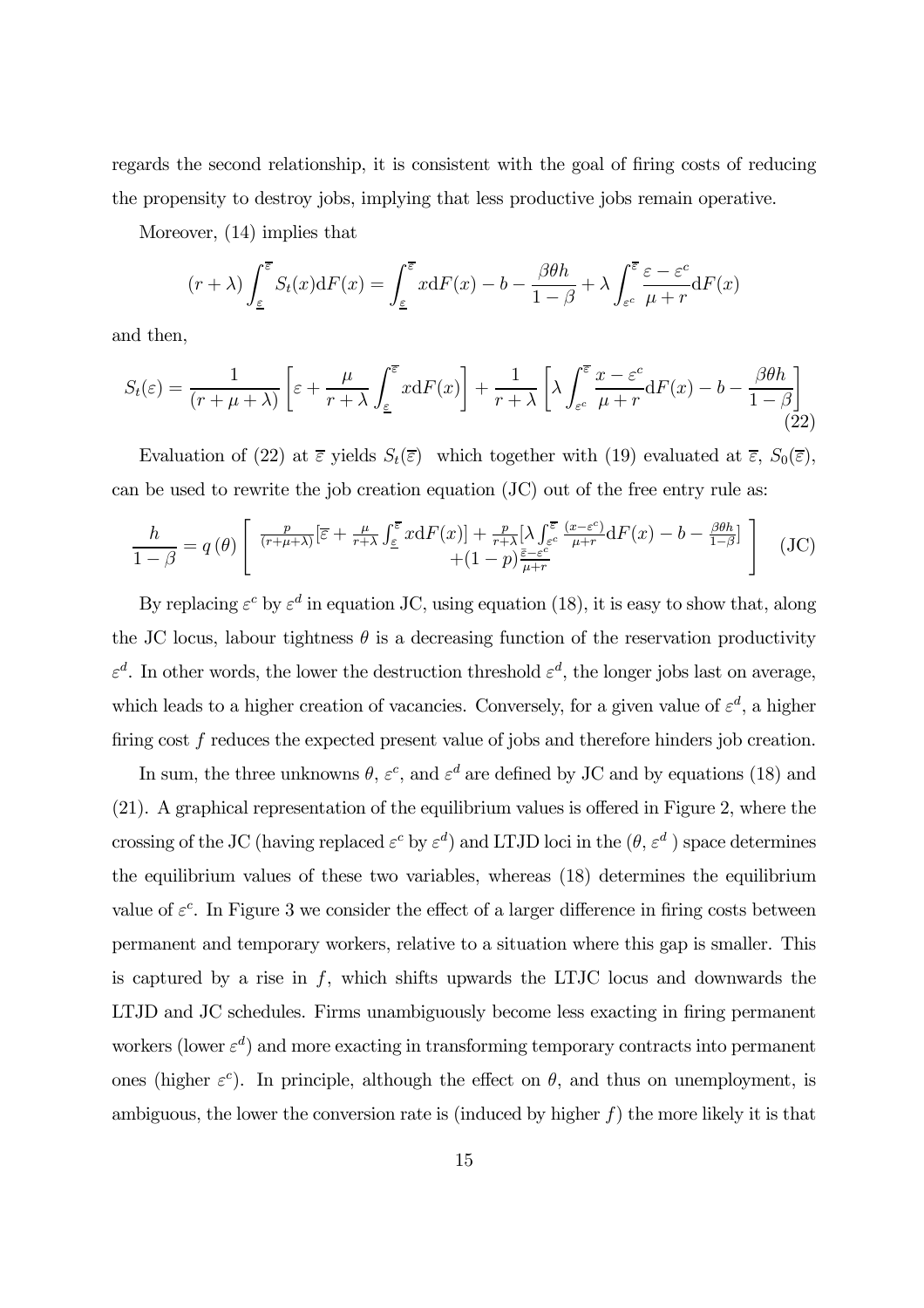unemployment will rise due to excessive turnover of temporary workers, as Blanchard and Landier (2002), and Cahuc and Postel-Vinay (2002) have pointed out before. Figure 4, in turn, shows the effect of a reduction in  $p$  that, as mentioned earlier, we consider in part as an approximation to the burst of the real estate bubble in Spain, since this sector was one of the driving engines behind the high demand of temporary work in this economy. Now, the LTJC and LTJD loci remain unaffected whereas the JC schedule shifts downwards, since job creation is hindered by the recession. As a result, the equilibrium value of  $\theta$ unambiguously decreases and the unemployment rate goes up. Lastly, a rise in  $\lambda$  would have a similar effect as a decline in p.

#### 4.5 Unemployment flows

Let us write  $N_t$  the number of workers with a temporary contract,  $N_p$  the number of workers with a permanent contract and  $u$  the number of unemployed workers. Then we have:

$$
\dot{N}_t = pu\theta q(\theta) - \lambda N_t
$$
\n
$$
\dot{N}_p = (1 - p)u\theta q(\theta) + \lambda N_t [1 - F(\varepsilon^c)] - \mu N_p F(\varepsilon^d)
$$
\n
$$
\dot{u} = \lambda F(\varepsilon^c) N_t + \mu F(\varepsilon^d) N_p - u\theta q(\theta)
$$

In steady state, the number of workers in the different type of jobs and the unemployment rate, u, becomes:

$$
N_t^* = \frac{1}{\lambda}pu\theta q(\theta)
$$
\n(23)

$$
N_p^* = \theta u q(\theta) \frac{1 - pF(\varepsilon^c)}{\mu F(\varepsilon^d)}
$$
\n(24)

$$
u^* = 1 - N_p^* - N_t^* \tag{25}
$$

#### 4.6 Wages

Wages are set according to Nash bargaining in which workers have bargaining power  $\beta \in [0,1]$ . As mentioned earlier, wages are renegotiated on permanent jobs whereas we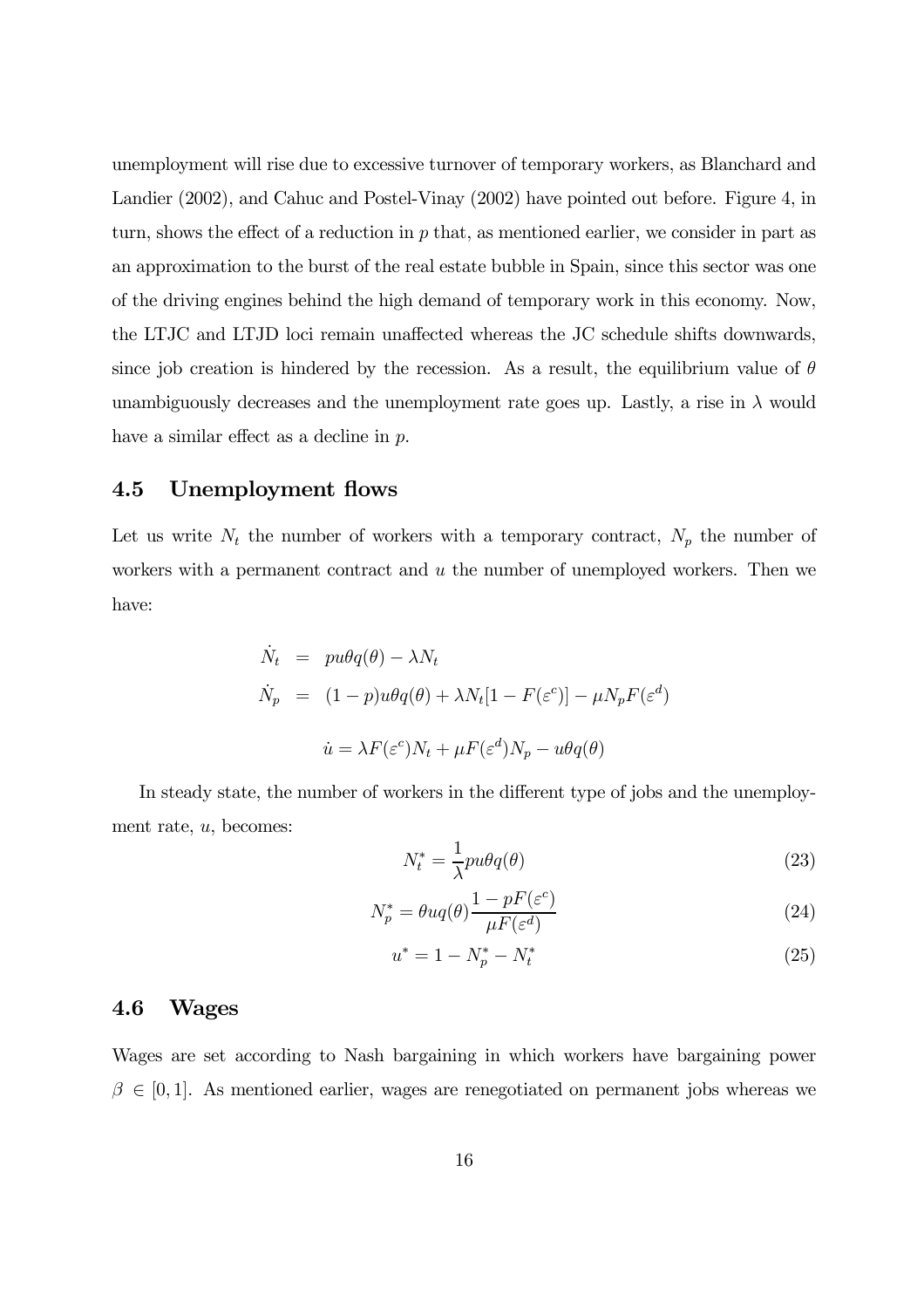assume that they are not renegotiated on temporary jobs. First order conditions are:

$$
(1 - \beta)[W_t(\bar{\varepsilon}) - U] = \beta [J_t(\bar{\varepsilon}) - V]
$$
\n(26)

$$
(1 - \beta)[W_0(\varepsilon) - U] = \beta[(J_0(\varepsilon) - V] \tag{27}
$$

$$
(1 - \beta)[W_p(\varepsilon) - U] = \beta[(J_p(\varepsilon) + f - V]
$$
\n(28)

By substituting into these relations the expressions of each asset value under the freeentry condition  $V = 0$ , we get the following wages:

$$
w_t = \beta(\bar{z} + h\theta) + (1 - \beta)b \tag{29}
$$

$$
w_0(\varepsilon) = \beta(\varepsilon + h\theta - \mu f) + (1 - \beta)b \tag{30}
$$

$$
w_p(\varepsilon) = \beta (\varepsilon + h\theta + rf) + (1 - \beta)b
$$

where  $w_0(\varepsilon) < w_p(\varepsilon)$  and  $w_0(\varepsilon) < w_t$ . Notice that  $w_p(\varepsilon) = w_t + \beta[r_f - (\overline{\varepsilon} - \varepsilon)]$ , the wage of permanent workers is not necessarily larger than the wage of temporary workers because the latter always start at the highest productivity level, Nonetheless, the larger is  $f$  the more likely tis hat this inequality would hold.

Let us denote by  $N_0$  the number of temporary jobs that have just been created from vacancies and have not yet been hit by a shock since their creation with productivity  $\bar{\varepsilon}$ , and by  $N_{0t}$  the number of permanent jobs that have not been hit by a shock since they were transformed from temporary jobs:

$$
\dot{N}_0 = (1 - p)u\theta q(\theta) - \mu N_0
$$
  

$$
\dot{N}_{0t} = \lambda N_t p[1 - F(\varepsilon^c)] - \mu N_{0t}
$$

such that their steady state values become:

$$
N_0 = \frac{(1-p)u\theta q(\theta)}{\mu}
$$
  

$$
N_{0t} = \frac{pu\theta q(\theta)[1 - F(\varepsilon^c)]}{\mu}
$$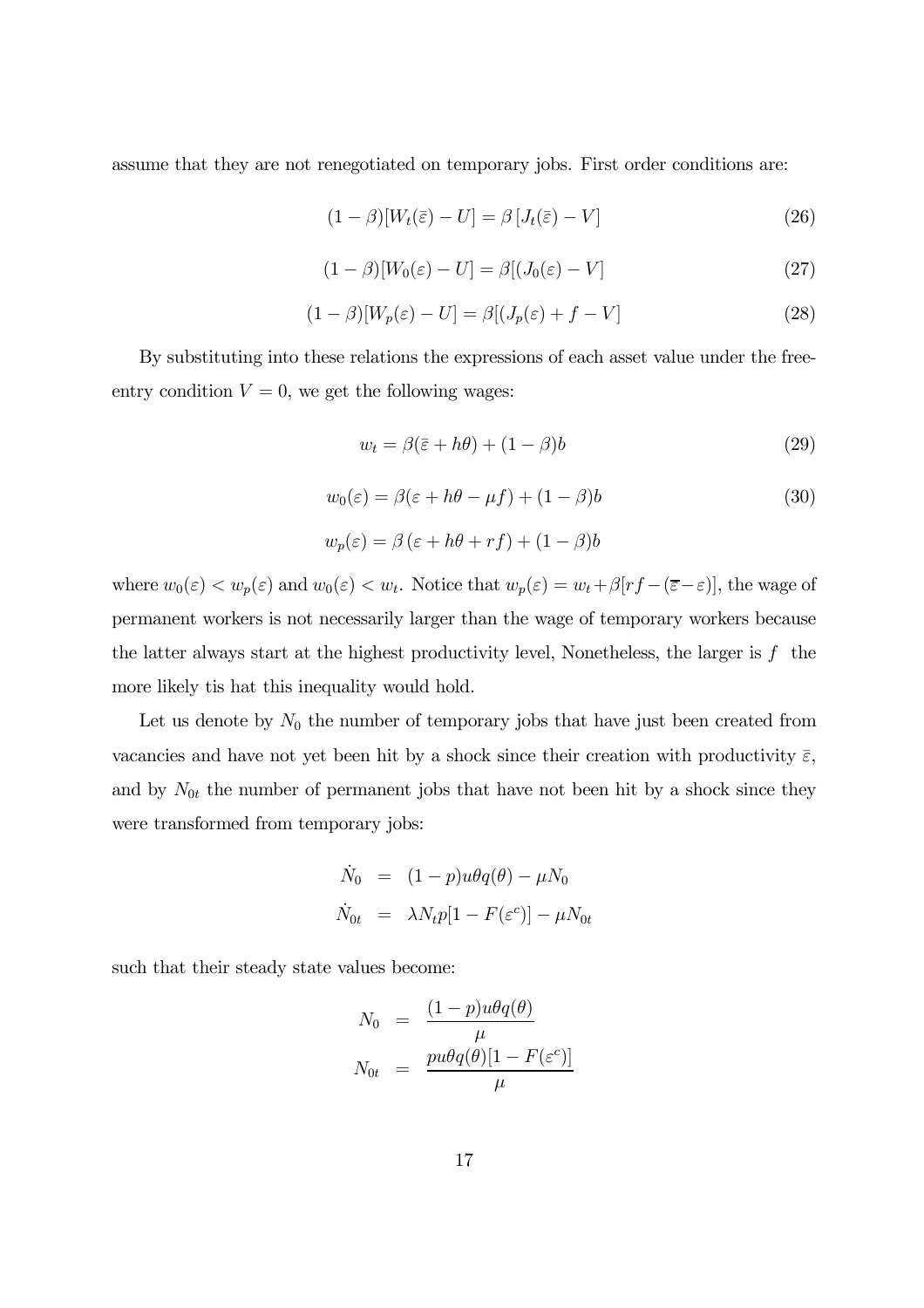Using the previous employment sizes, we can next calculate the average wage in steady state, which is given by:

$$
\overline{w} = \frac{N_t w_t + \frac{N_{0t}}{1 - F(\varepsilon^c)} \int_{\varepsilon^c}^{\overline{\varepsilon}} w_0(x) dF(x) + N_0 w_0(\overline{\varepsilon}) + \frac{(N_p - N_{0t} - N_0)}{1 - F(\varepsilon^d)} \int_{\varepsilon^d}^{\overline{\varepsilon}} w_p(x) dF(x)}{1 - u}
$$
(31)

Assuming that  $F(.)$  is the c.d.f. of a uniform distribution  $U[\underline{\varepsilon}, \overline{\varepsilon}]$ ,  $\overline{w}$  becomes:

$$
\overline{w} = \frac{\beta h \theta (1 - u) + \beta \,\overline{\varepsilon} \left( N_t + N_0 \right) + \beta \frac{\overline{\varepsilon} + \varepsilon^c}{2} N_{tp} + \beta \frac{\overline{\varepsilon} + \varepsilon^d}{2} (N_p - N_0 - N_{tp})}{(1 - u) \left( 1 - b(1 - \beta) \right) + f(\mu + r)(N_0 + N_{tp}) - frN_p} \tag{32}
$$

We end by noting that in Appendix A2 we present an alternative model trying to capture an extreme form of wage rigidity. In particular, we assume that everyone gets the same wage, which is taken as exogenously given. This model will be considered as an alternative in the simulations presented below.

## 5 Accounting for the impact of the crisis

In this section we first show how we calibrate a number of parameters in the model and then discuss the results from an empirical exercise in which we try to ascertain the extent to which the difference in employment protection regulation between Spain and France can account for the difference in the evolution of their respective unemployment rates.

#### 5.1 Calibration of the model

To use our theoretical framework to shed light on the Spanish experience, we set the period of the model to one quarter. Some of the values of the model's parameters can be found directly from data, but others need to be endogenously calculated to fit a set of variables. The actual reference period used for variables is the latter part of the boom, namely 2005:1-2007:4. Parameter values are shown in Table 3.

The interest rate  $r$  is set at 1% per quarter. The matching function is Cobb-Douglas. Following the standard Hosios condition, the elasticity of the matching function with respect to unemployment ( $\alpha$ ) is set equal to the workers' Nash bargaining power  $\beta$ . As in most of the literature, we choose  $\alpha = \beta = 0.5$ .<sup>8</sup>

<sup>8</sup>See, e.g., Petrongolo and Pissarides (2001).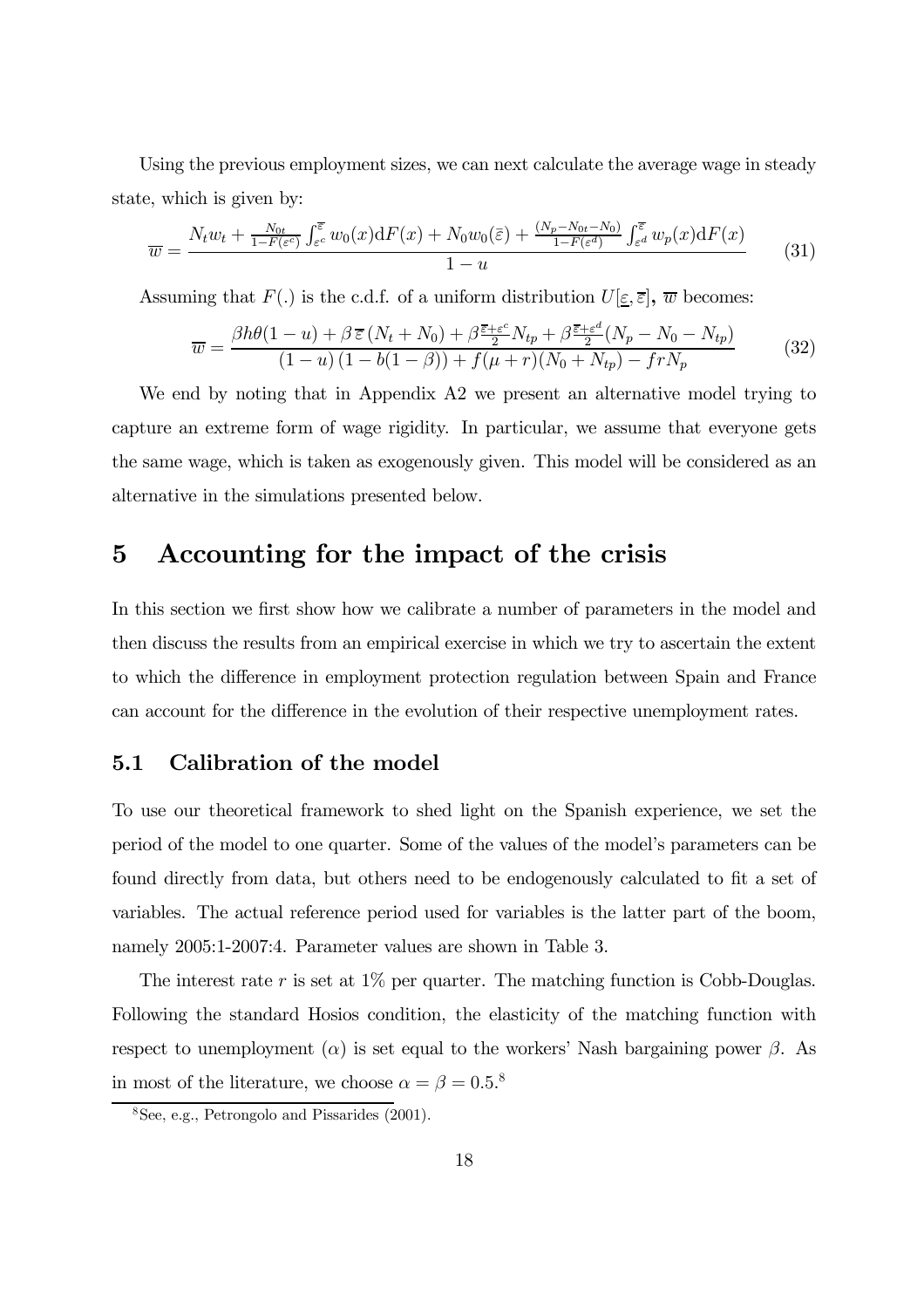For unemployment benefit indicator b we use statutory replacement rates corrected for benefit coverage, setting it to 55% for France and 58% for Spain. Indicators f and p are chosen to represent each country's EPL. As regards  $f$ , it is chosen to fit red-tape firing costs. Kramarz and Michaud (2008) calculate the average firing cost for permanent workers in France to be around one year's wages, with red-tape costs accounting for one third of it (i.e. 1.33 quarters). For Spain, we compute it as the difference between statutory (20 days per year of service) and actually paid severance (45 days in either individual or collective dismissals), which is induced by labor courts and authorities, which using observed employment tenures yields a value of 2 quarters. Regarding the parameters p and  $\lambda$ , we choose them to be larger for Spain, trying to capture the much higher weight of employment in the construction sector, which has been an important source of hiring of temporary workers in this country. Parameter  $p$  represents the proportion of newly created contracts that are temporary, which is around 71% in France and 91% in Spain. Parameter  $\lambda$  represents the probability that a temporary contract is either transformed into a permanent one or terminated, which is around 13.5% in France and 21.3% in Spain.<sup>9</sup>

The distribution function for the idiosyncratic productivity is taken to be uniform to simplify calculus. As for its upper bound,  $\bar{\varepsilon}$ , it can be chosen arbitrarily, since all the other monetary values will take them as productive bases. We set  $\bar{\varepsilon} = 1$ . However, the standard deviation of the idiosyncratic productivity has to be calibrated, which in effect means choosing the lower bound of the support of the shock,  $\varepsilon$ , under the previous assumption. There are other three parameters left: h,  $m_0$ , and  $\mu$ . They are chosen to reflect labor market magnitudes in the good state since, between 2005 and 2007, the unemployment rates of France and Spain were close to each other and we are seeking to explain why unemployment has recently risen so fast in Spain as compared to France. We should therefore let the model explain the unemployment rate in the bad state (after the crisis) relative to the good state (before the crisis). However, the values reflected in either

<sup>9</sup>An alternative that we also pursued without achieving convergence in the simulation was to allow two types of productivity shocks, idiosyncratic and aggregrate, where the latter are governed by a Markov transition matrix among the different states of the economy; cfr. L'Haridon and Malherbet (2006).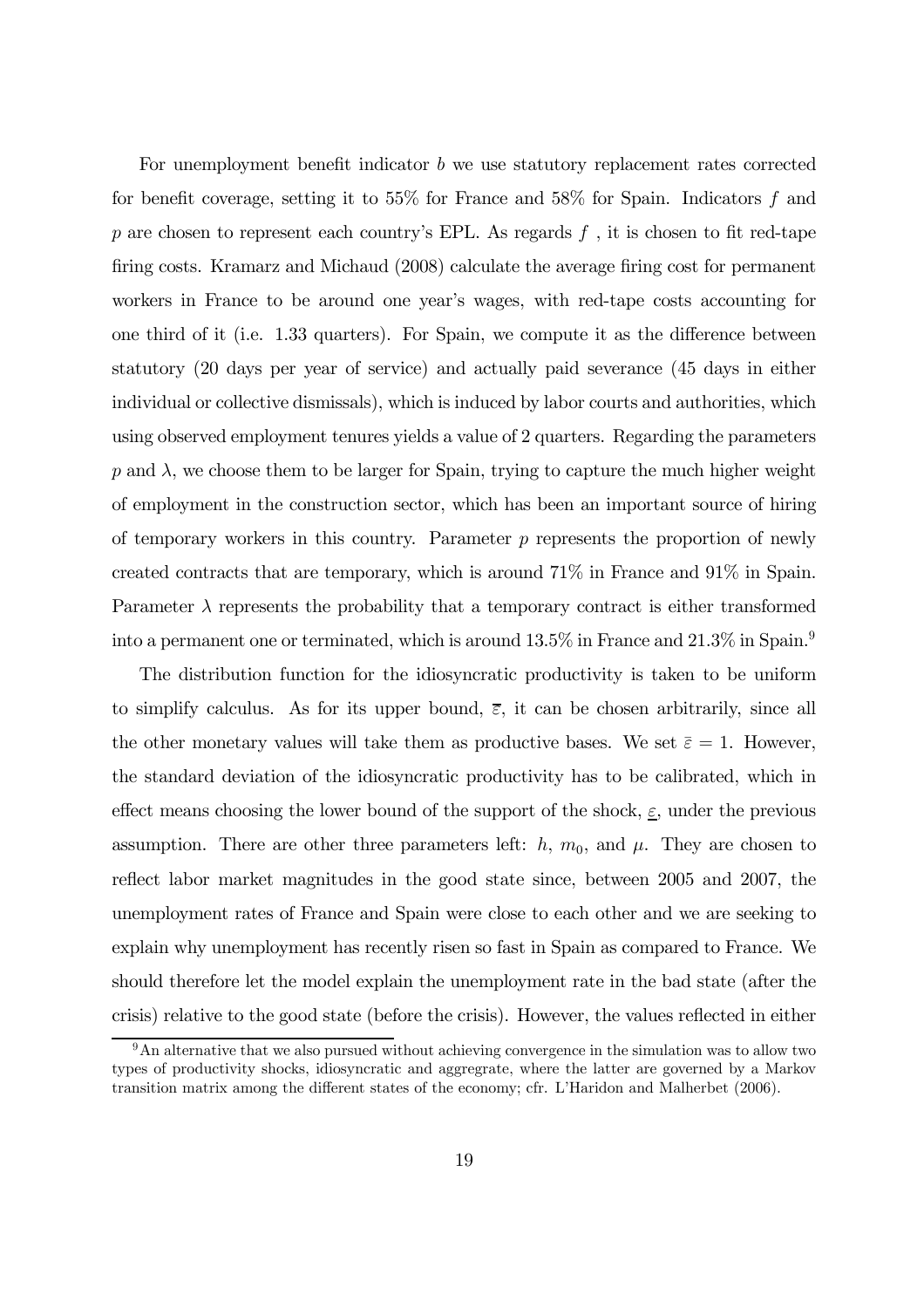state should ideally be steady-state instead of point-in-time values, which is not assured, especially in Spain where the unemployment rate shows clear signs of high persistence and volatility.

To uncover the values of  $\underline{\varepsilon}$ , h,  $m_0$ , and  $\mu$ , we use four equations defining four key variables in the labor market which are computed using the French and Spanish Labor Force Surveys. The first equation defines the rate of transformation of temporary contracts into permanent ones, which reads

$$
\lambda \frac{N_{0t} + (N_t - N_{0t}) [1 - F(\varepsilon^c)]}{N_t}
$$

or, in steady state:

$$
\lambda\left[1-F(\varepsilon^c)\right]
$$

Next is the destruction rate of permanent jobs, which is equal to:

$$
\mu F(\varepsilon^d) \tag{33}
$$

Third, the share of temporary jobs in the total stock of jobs (in steady state), given by:

$$
\frac{N_t^*}{N_t^* + N_p^*} = \frac{p\mu F(\varepsilon^d)}{p\mu F(\varepsilon^d) + \lambda \left[1 - F(\varepsilon^c)\right]}
$$
(34)

Lastly, the unemployment rate (equation given above):

$$
u^* = \frac{\lambda \mu F(\varepsilon^d)}{\lambda \mu F(\varepsilon^d) + \theta q(\theta) [\lambda (1 - F(\varepsilon^c)) + p \mu F(\varepsilon^d)]}
$$
(35)

Finally, let us point out that the results derived from above-mentioned model are complemented in the simulation exercises with two other alternative specifications. On the one hand, we consider the case where the average wage  $\varpi$  applied to f and b during the recession corresponds to past wages, namely the wage holding in the good state, rather than the current average wage during the recession. This mimics the fact that both unemployment benefits and severance pay are linked to workers' tenure and experience, respectively. On the other hand, we also consider the case where all wages are the same and rigid, i.e.,  $w_t = w_o(\varepsilon) = w_p(\varepsilon) = \overline{w} = w$ , where w is chosen to be the average wage in the good state. For notational convenience in what follows these three alternative models will be labeled as the "flexible wages", "semi-flexible wages" and "rigid wages" models.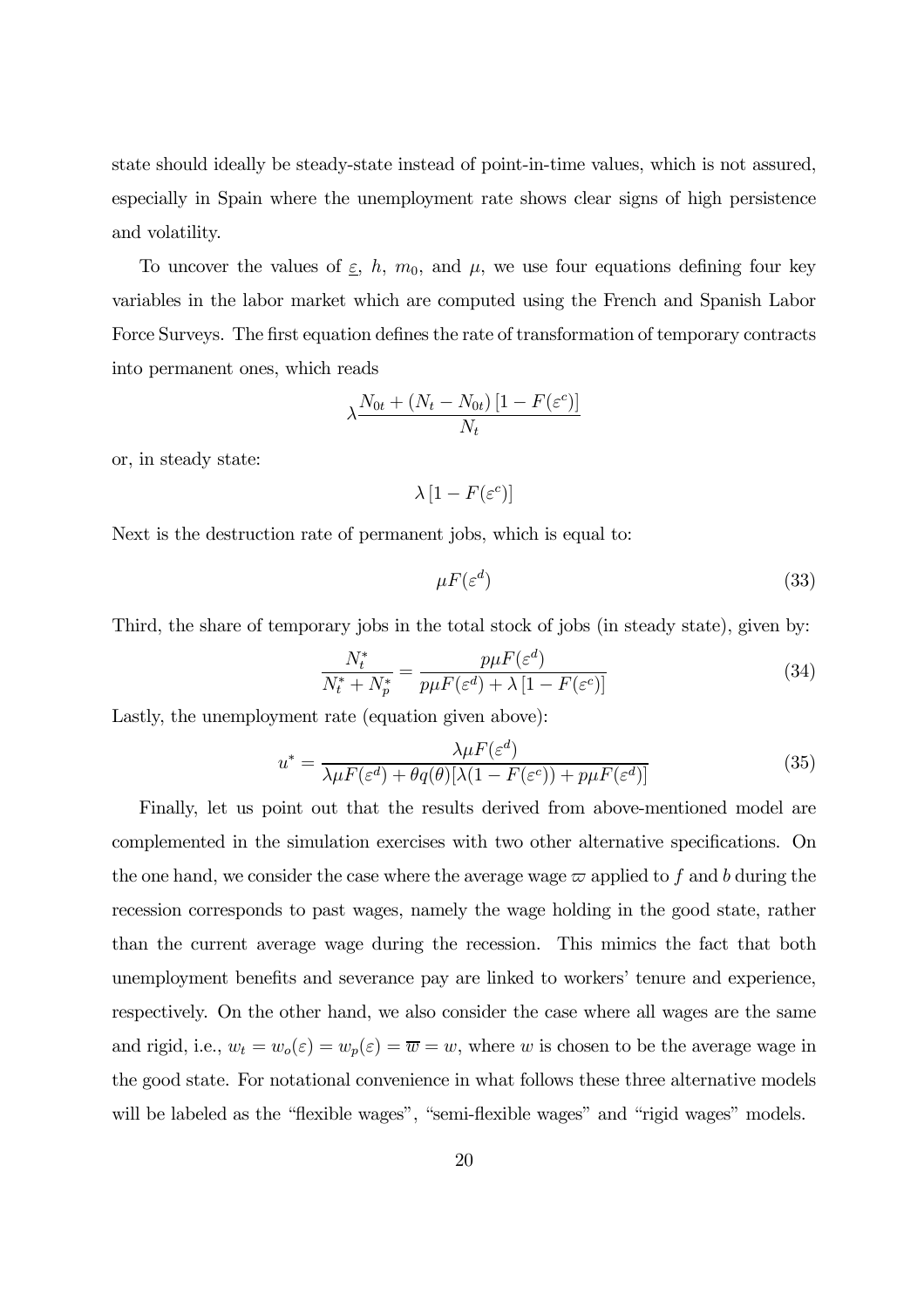#### 5.2 Simulation results

In this section we report the results of the simulation exercises, which are still preliminary. We present targets (actual data) and outcomes (simulated data) for the two economies in both the expansionary and recessionary periods, for the three models just described, though for brevity we will mainly focus on the results of the intermediate "semi-flexible wages" model. So far we have mostly focused on targeting the unemployment rate. Table 3 shows the data (target values) for the four above-mentioned variables and the outcomes from the simulations. For the expansion —based on data for 2005-2007— we are able to match both the French and Spanish magnitudes fairly well.

The next step is to match the recession. Since this state is still in progress, target values are aimed at data observed in the latest available four-quarter period, namely 2008:3-2009:2. The crucial degree of freedom here is the parameter controling the severity of the shock. For this we assume that the shock distribution is changed through a mix of additive and multiplicative factors, namely  $\varepsilon$  is assumed to be uniformly distributed with support  $\gamma[\underline{\varepsilon}-\delta,\overline{\varepsilon}-\delta]$ , such that  $\gamma$  and  $\delta$  are chosen to match the required moments in the bad state. Our choice for the "semi-flexible wages" model is  $\gamma = 0.9$  and  $\delta = 0$  for France, and  $\gamma =1$  and  $\delta =0.19$  for Spain.

The results presented in Table 3 indicate that we are able to match the unemployment rate well, but less so for the other variables. In particular, for Spain the simulation indicates an increase in the temporary employment rate, whereas the opposite is observed in the data.

Overall unemployment goes up by 7.8 percentage points (pp.) in Spain. We wish to use the simulations to measure the share of the increase in unemployment induced by the recession in Spain that can be attributed to differences in its employment protection and sectoral composition vis-à-vis France. We do it by computing what would have been the increase in unemployment if Spain had had French EPL and a lower weight of real estate employment. Both effects are captured by the firing cost,  $f$ , the share of hires on temporary jobs, p, and the destruction rate of temporary jobs,  $\lambda$ . To isolate the effect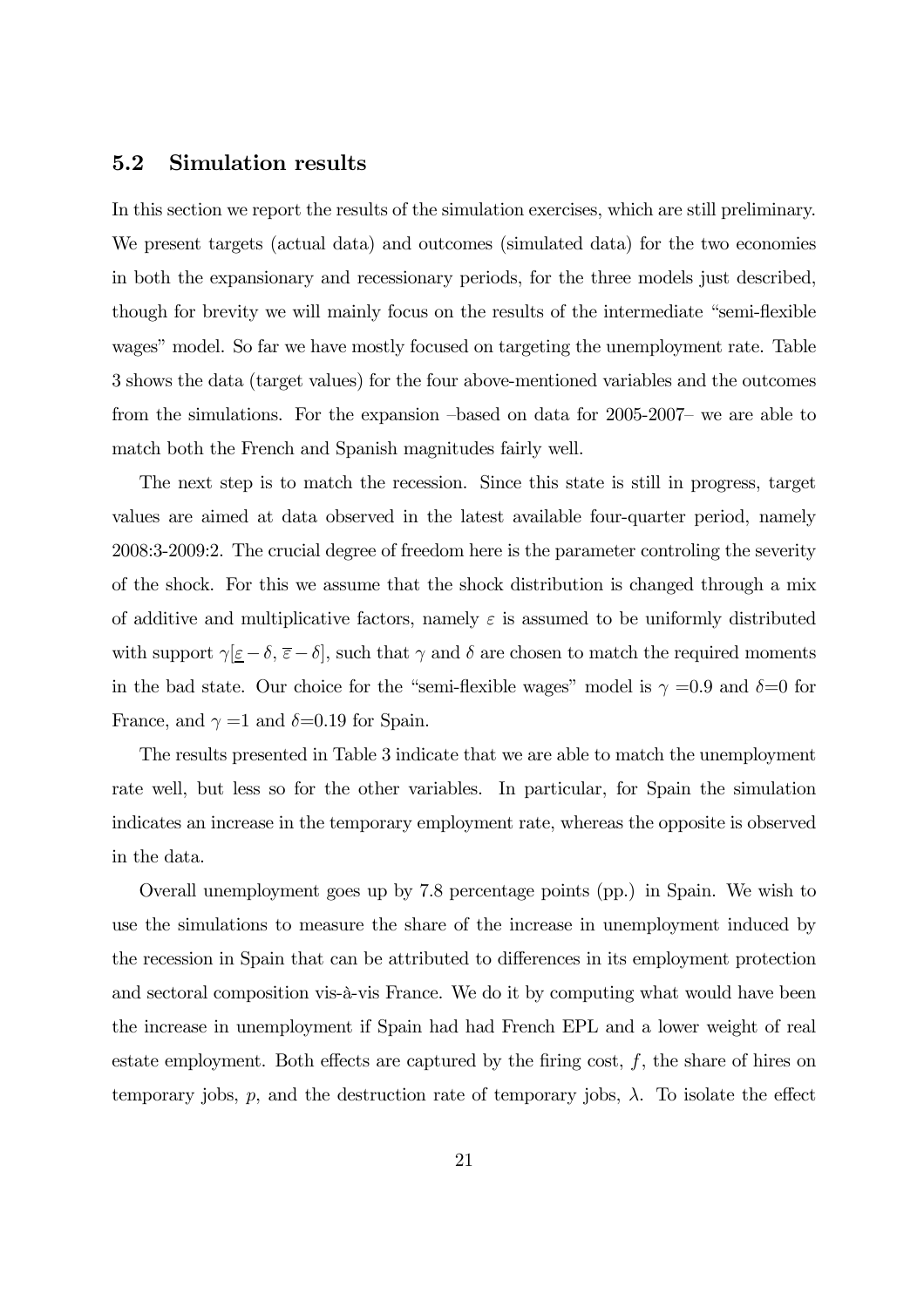of differences in  $f$ , we make these counterfactual computations both for the case where the three parameters take the values for France and for the case where only f does. The computations are performed for all three alternative models.

The results are presented in Table 4. We follow a difference-in-differences approach. For example, in the first line we show the results in the flexible model, subtracting from the overall change in unemployment, 7.8 pp., the change predicted if Spain had had the French parameters, namely, 5.19 pp. The implication is that the recession would have raised the unemployment rate in Spain by 2.61 pp. less if Spain had those French labor market characteristics rather than its own. Both the semi-flexible and the rigid wages models provide similar outcomes, of 2.86 and 2.82 pp., respectively.<sup>10</sup>

To gauge the unemployment effect of the difference in dismissal costs across workers, we have also carried out simulations in which only  $f$  takes the value for France. Table 4 shows that the share of the overall change in unemployment explained by the difference in firing costs is around 25% of the overall change in both the flexible and semi-flexible models, and ten times smaller in the case of the rigid wage model. Note however that, though p and  $\lambda$  are assumed to be parameters of the model and therefore independent of the value of  $f$ , in practice it is very likely that lowering  $f$  would lead to a smaller share of temporary contracts in hiring (i.e., a reduction in  $p$ ) and possibly also to a fall in the duration of temporary contracts since they could be more easily converted into permanent ones (i.e., a reduction in  $\lambda$ ). In such a case the previous contributions of the firing costs gap to the unemployment rise should be interpreted as lower bounds of the true contributions.

Lastly, in order to complement the results of the above-mentioned simulations, which are restricted to steady states, Figure 5 depicts, for the "semi-flexible wages" model, the transition path of the Spanish unemployment rate in the recession. Figure 6 in turn shows how this path would have been if the values of the parameters f, p, and  $\lambda$  were

 $10$ The corresponding outcomes once we rescale these figures by a factor that takes into account that we are excluding the self-employed in our definition of employment are around 2.4 pp.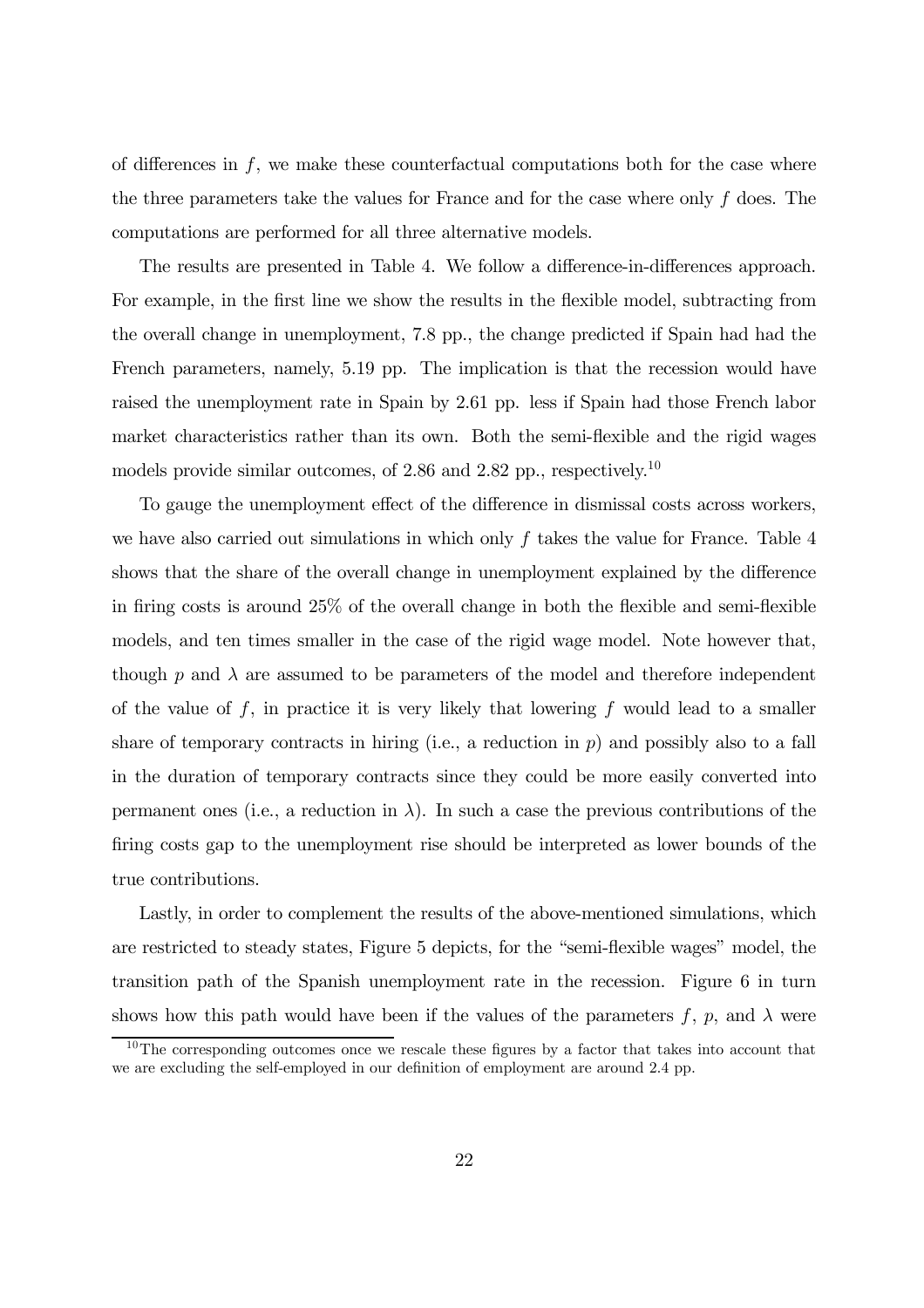replaced by the French ones.<sup>11</sup> In both cases large overshooting occurs and after one year unemployment goes down to a new steady state with the properties discussed above: i.e., it is about 4.4 pp. larger than if the Spanish labor market had some of the French characteristics.

### 6 Conclusions

In this paper we explore how much of the significantly larger increase in unemployment in Spain vis-à-vis France during the current recession can be accounted for the difference in the employment protection legislation between the two countries. In particular, we wish to examine the impact of the larger gap between the dismissal costs of workers with permanent and temporary contracts in Spain as compared to France. This gap has apparently led to huge flows of temporary workers into and out of unemployment and, in the recession, to large job losses.

To undertake this task we have used a search and matching model inspired by previous work by Cahuc and Postel-Vinay (2002) that extends the Mortensen-Pissarides (1994) model to allow for the distinction between temporary and permanent jobs entailing different dismissal costs. After calibrating the parameters with data for the two economies, we simulate the model to replicate a few key labor market magnitudes for the expansion (2005-2007) and recession periods (2008:3-2009:2).

Subsequently we carry out a counterfactual exercise involving the key parameters capturing employment protection and industry composition in the model. Setting them for the Spanish economy to the French-economy levels indicates that the recession would have raised the unemployment rate in Spain by 2.5 percentage points less had Spain had the French EPL institutions and industry composition rather than its own.

Recently there have been several policy initiatives in Europe defending the idea of a

 $11$ The dynamics are easy to compute because the core of the model is forward looking. As soon as the economy is hit by an unfavorable shift in the distribution of shocks, the productivity thresholds jump to their new stady-state values. We then essentially look at the adjustment of the stocks given the new flows, noting that some permanent workers would be laid off even without having been hit by an "idiosyncratic" shock because of the shift in the thresholds.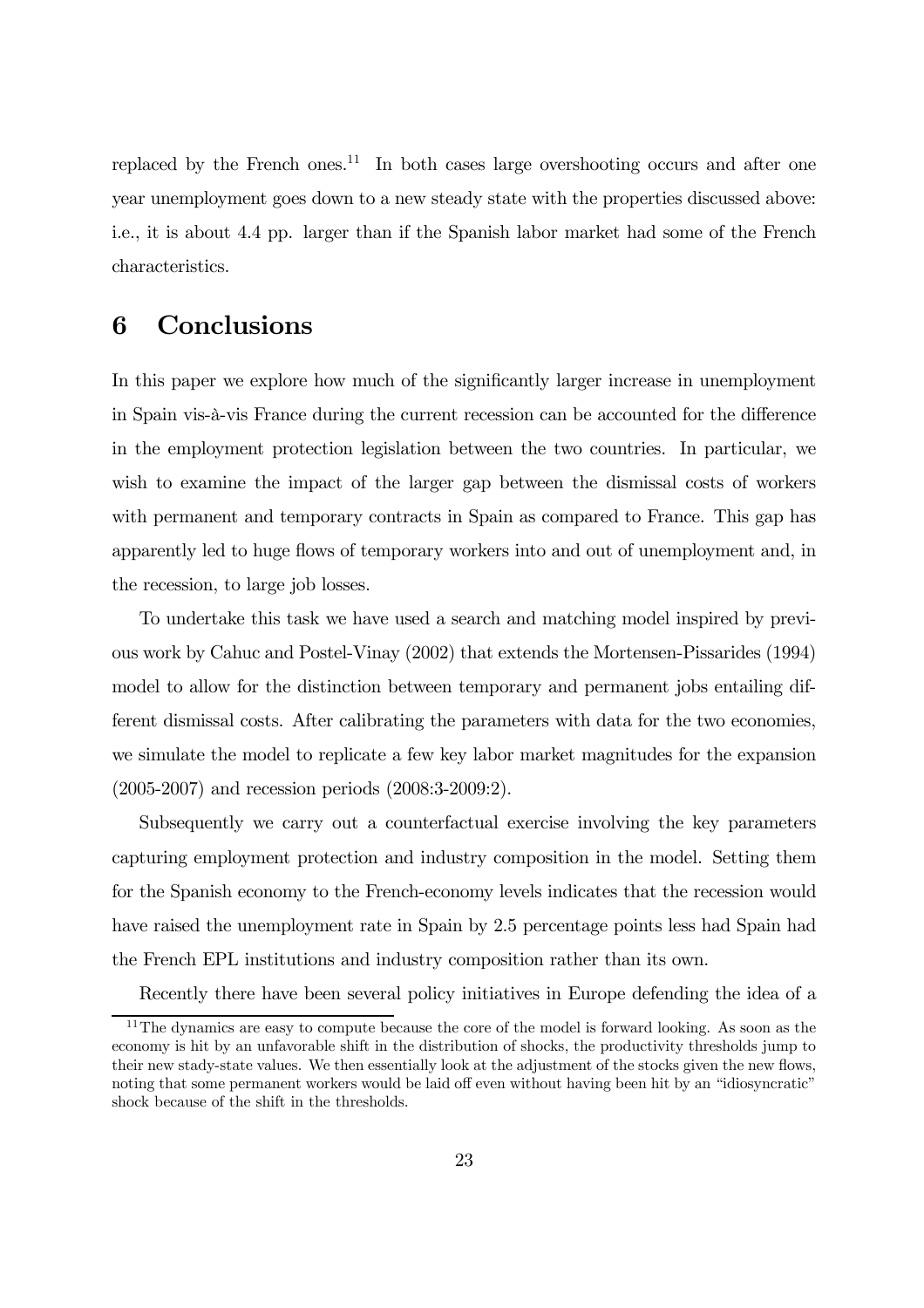single labor contract. Among the proposals are those of Blanchard and Tirole (2003) and Cahuc and Kramarz (2004) for France, Boeri and Garibaldi (2008) and Ichino (2009) for Italy, and a manifesto signed by 100 academic economists, see Andrés et al. (2008), for Spain. While not identical in their details, all these proposals highlight the negative effects induced by the permanent-temporary contract divide. As a result, they all advocate the elimination of temporary contracts and the introduction of a single labor contract with severance pay that is increasing with seniority in the job.<sup>12</sup> The results in this paper, by quantifying the impact of temporary contracts on the rise in unemployment in the crisis, provide some support for the idea of the single contract.

 $12$  For a specific proposal of a single contract for Spain and its consequences in terms of expected protection and job stability, see Garcia-Perez (2009).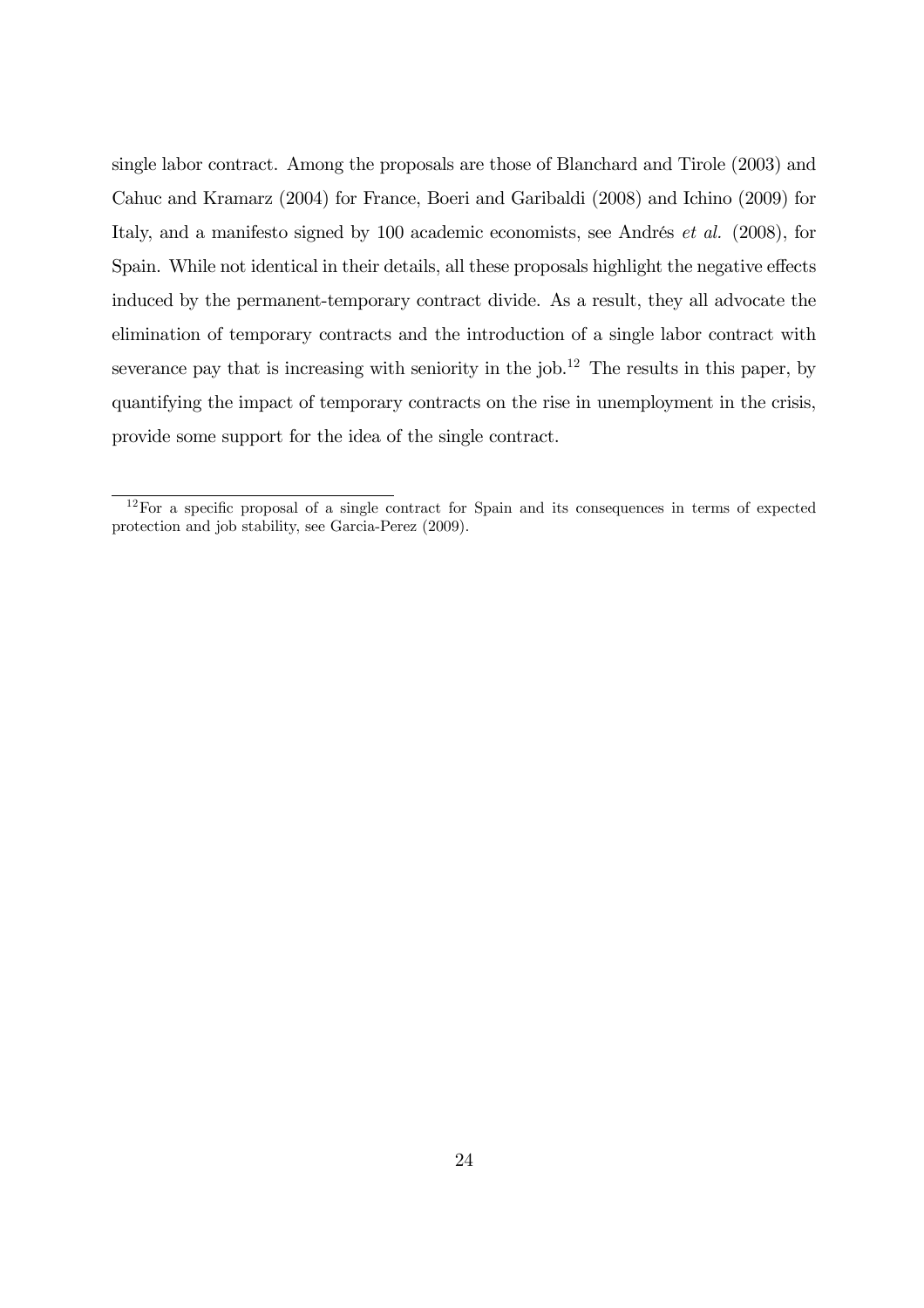## Appendix

## Table A1. Employment protection legislation in France and Spain

|                        | Permanent contracts                                                                                                      | Fixed-term contracts                                                   |
|------------------------|--------------------------------------------------------------------------------------------------------------------------|------------------------------------------------------------------------|
| France                 |                                                                                                                          |                                                                        |
| * Notice period        | 1 month if 6 <seniority (mos.)<="" 24<br="">2 months if seniority (mos.) &gt; 24</seniority>                             |                                                                        |
| * Severance pay        |                                                                                                                          |                                                                        |
| 1. Economic reasons    | 6 days of wages pyos. $(20\% \text{ of wage})$<br>$+0.08$ days' wages pyos. > 10 yrs<br>$(1/15 \text{ of monthly wage})$ | 3 days of wages pyos.                                                  |
| 2. Personal reasons    | Minimum seniority: 1 year                                                                                                |                                                                        |
| (before July 2008)     | 3 days of wages pyos. $(10\% \text{ of wage})$<br>$+0.04$ days' wages pyos. > 10 yrs                                     |                                                                        |
| Observations           | Personalized plan                                                                                                        | Max. duration: 24 months                                               |
|                        | for up to 12 months                                                                                                      | Restricted to 9 cases<br>(see text)                                    |
| Spain                  |                                                                                                                          |                                                                        |
| * Notice period        | 1 month                                                                                                                  |                                                                        |
| * Severance pay        |                                                                                                                          |                                                                        |
| 1. Economic<br>reasons | 20 days of wages pyos.<br>Max. seniority cov.: 12 months                                                                 | 8 days of wages pyos.<br>$(0 \text{ days in some cases},$<br>see text) |
| Observations           | Collective dismissal requires<br>administrative approval                                                                 | Max. duration: 24 months<br>Unrestricted                               |
| 2. Unfair<br>dismissal | 45 days of wages pyos.<br>Max. seniority cov.: 42 months                                                                 |                                                                        |

Note: "pyos." means per year of service.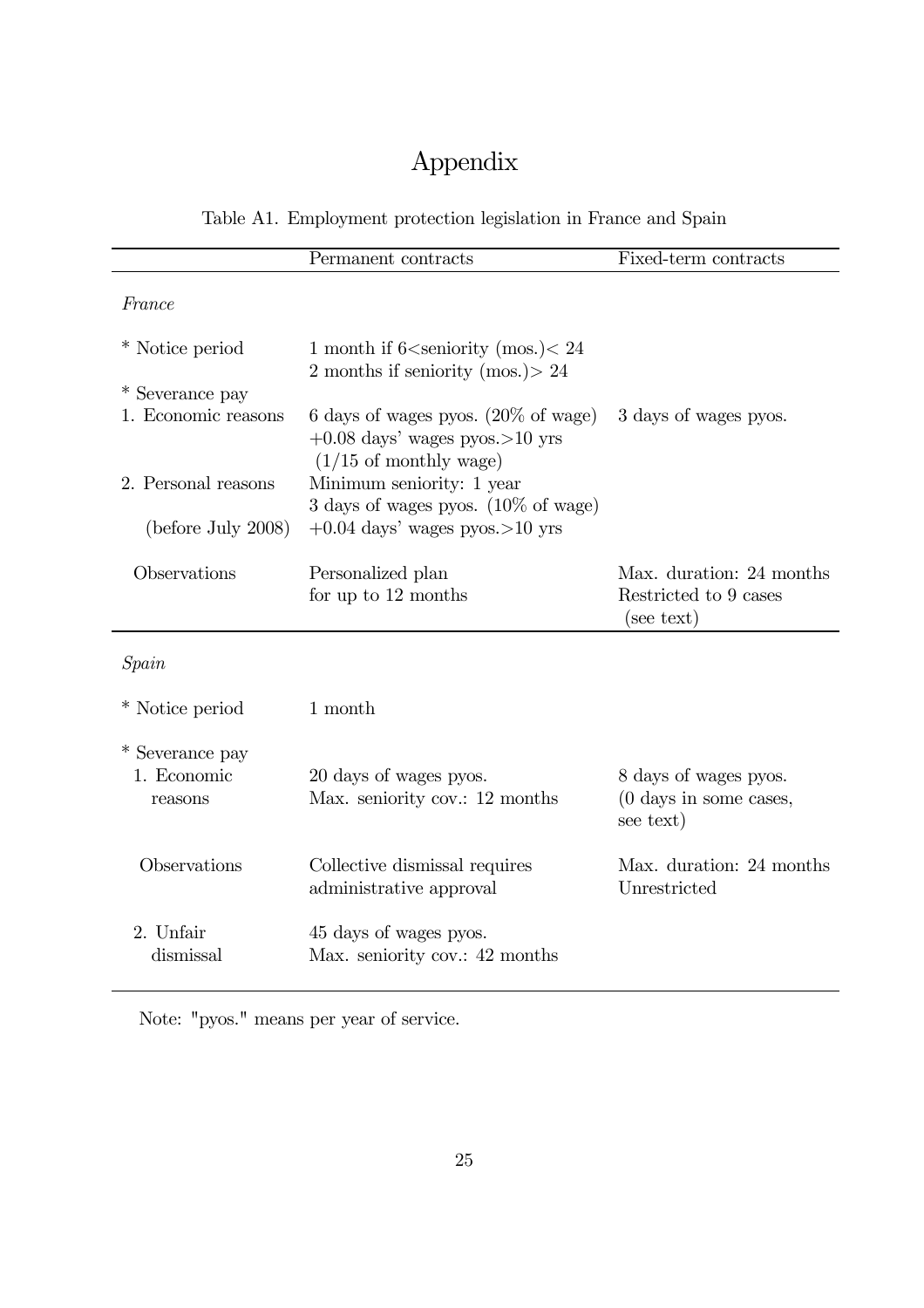## A Appendix A2. A model with exogenous wages

As an alternative setup, let us assume that everyone gets the same wage, w. We have the following asset value equations with the same notations as before

$$
rV = -h + q(\theta) \left[ p(J_t(\overline{\varepsilon}) - V) + (1 - p)(J(\overline{\varepsilon}) - V) \right]
$$

$$
rJ_t(\varepsilon) = \varepsilon - w + \mu \int_{\varepsilon}^{\overline{\varepsilon}} \left[ J_t(x) - J_t(\varepsilon) \right] dF(x) + \lambda \int_{\varepsilon}^{\overline{\varepsilon}} \max[J(x) - J_t(\varepsilon), V - J_t(\varepsilon)] dF(x)
$$

$$
rJ(\varepsilon) = \varepsilon - w + \mu \int_{\varepsilon}^{\overline{\varepsilon}} \max[J(x) - J(\varepsilon), V - J(\varepsilon) - f] dF(x)
$$

$$
rU = b + \beta \theta q(\theta) \left[ pS_0(\overline{\varepsilon}) + (1 - p)S_t(\overline{\varepsilon}) \right]
$$

The reservation values  $\varepsilon^c$  and  $\varepsilon^d$  are defined by

$$
(\mu + r)J(\varepsilon^{c}) = 0 = \varepsilon^{c} - w + \mu \int_{\varepsilon^{d}}^{\overline{\varepsilon}} J(x) dF(x)
$$

$$
(\mu + r)J(\varepsilon^{d}) + (\mu + r)f = 0 = \varepsilon^{d} - w + \mu \int_{\varepsilon^{d}}^{\overline{\varepsilon}} J(x) dF(x) + (\mu + r)f
$$

This implies

$$
\varepsilon^{d} = w - \mu \int_{\varepsilon^{d}}^{\overline{\varepsilon}} \frac{\varepsilon - \varepsilon^{d}}{r + \mu} dF(x) - rf
$$

$$
\varepsilon^{c} = w - \mu \int_{\varepsilon^{d}}^{\overline{\varepsilon}} \left( \frac{x - \varepsilon^{d}}{r + \mu} - f \right) dF(x)
$$

We can now compute the present value of a temporary job:

$$
J_t(\varepsilon) = \frac{1}{(\lambda + \mu + r)} \left( \varepsilon + \frac{\mu}{(\lambda + r)} \int_{\varepsilon}^{\overline{\varepsilon}} x \, dF(x) \right) - w + \lambda \int_{\varepsilon}^{\overline{\varepsilon}} \frac{x - \varepsilon^c}{r + \mu} dF(x)
$$

The equilibrium values of  $\varepsilon^c$ ,  $\varepsilon^d$ , and  $\theta$  are defined by

$$
\varepsilon^{c} = w - \mu \int_{\varepsilon^{d}}^{\overline{\varepsilon}} \left( \frac{x - \varepsilon^{d}}{r + \mu} - f \right) dF(x)
$$
  
\n
$$
\varepsilon^{d} = w - \mu \int_{\varepsilon^{d}}^{\overline{\varepsilon}} \frac{x - \varepsilon^{d}}{r + \mu} dF(x) - rf
$$
  
\n
$$
\frac{h}{q(\theta)} = p \left[ \frac{1}{(\lambda + \mu + r)} \left( \overline{\varepsilon} + \frac{\mu}{(\lambda + r)} \int_{\underline{\varepsilon}}^{\overline{\varepsilon}} x dF(x) \right) - w + \lambda \int_{\varepsilon^{c}}^{\overline{\varepsilon}} \frac{x - \varepsilon^{c}}{r + \mu} dF(x) \right]
$$
  
\n
$$
+ (1 - p) \frac{\overline{\varepsilon} - \varepsilon^{c}}{r + \mu}
$$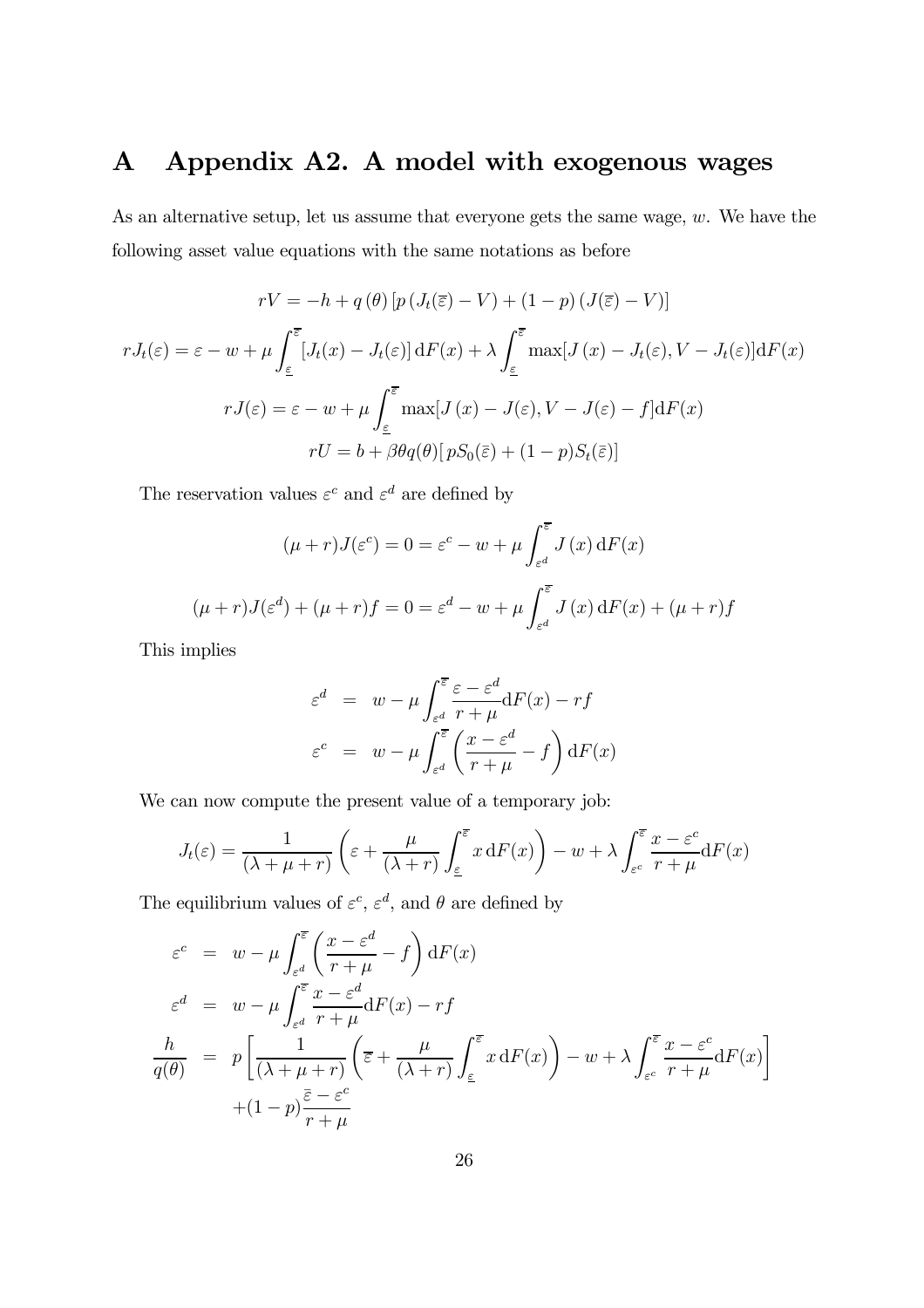and the flow equations are

$$
\dot{N}_t = pu\theta q(\theta) - \lambda N_t
$$
\n
$$
\dot{N}_p = (1 - p)u\theta q(\theta) + \lambda N_t[1 - F(\varepsilon^c)] - \mu F(\varepsilon^d) N_p
$$
\n
$$
\dot{u} = \lambda F(\varepsilon^c) N_t + \mu N_p F(\varepsilon^d) - u\theta q(\theta)
$$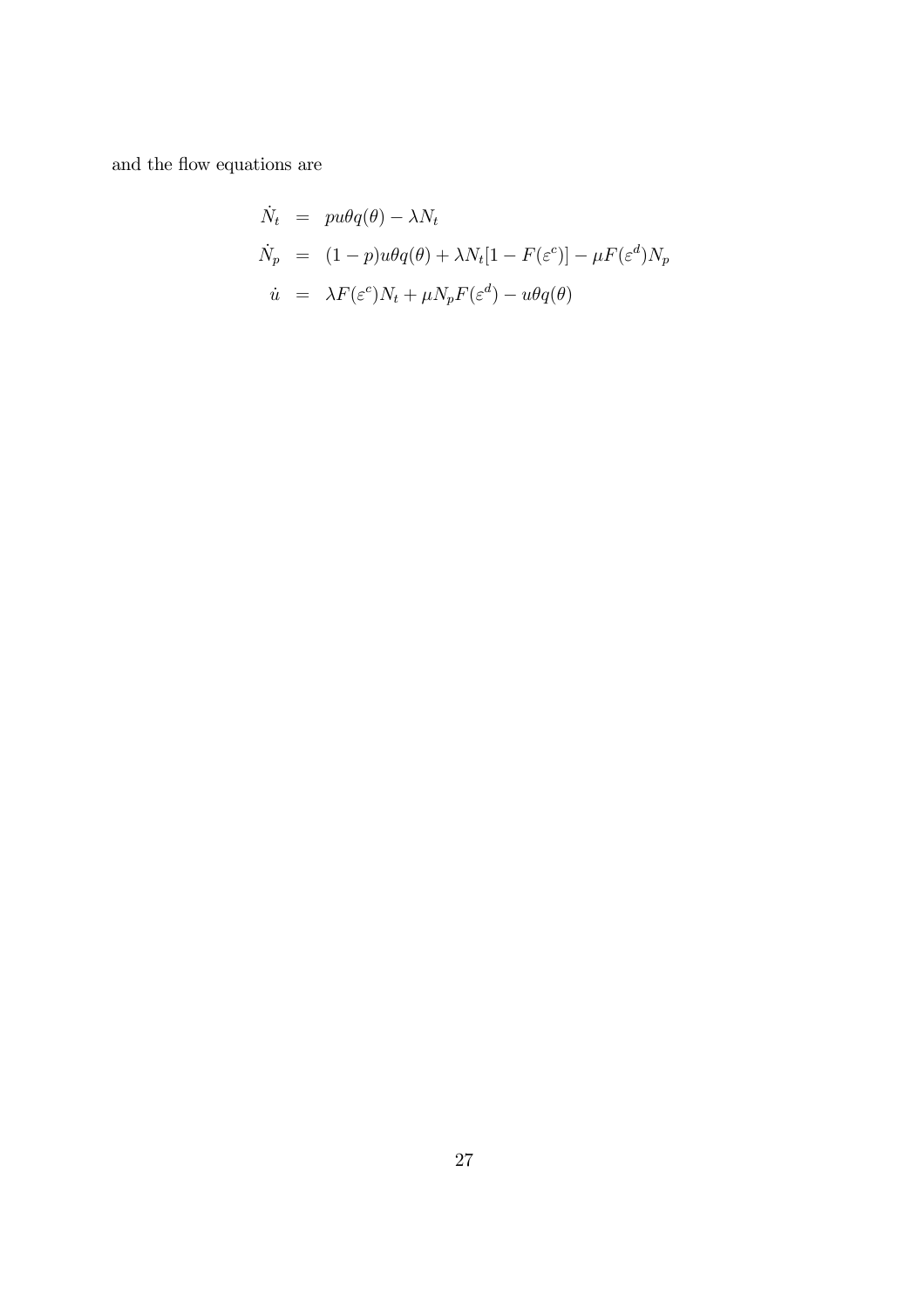## References

- [1] Andrés, J. et al. (2009), "Propuesta para la Reactivación Laboral en España" (2009), El País, 26 April ("A Proposal to Restart the Spanish Labor Market", www.crisis09.es/PDF/restart-the-labor-market.pdf).
- [2] Blanchard, O. J. and A. Landier (2002), "The Perverse Effects of Partial Labor Market Reform: Fixed Duration Contracts in France", Economic Journal 112, 214- 244.
- [3] Bentolila, S., J. J. Dolado, and J. F. Jimeno (2008a), "Does Immigration affect the Phillips Curve? Some Evidence for Spain", European Economic Review 52, 1398- 1423.
- [4] Bentolila, S., J. J. Dolado, and J. F. Jimeno (2008b), "Two-tier Employment Protection Reforms: The Spanish Experience", CESifo DICE Report 4/2008.
- [5] Bentolila, S. and J. F. Jimeno (2006), "Spanish Unemployment: The End of the Wild Ride?", in M. Werding (ed.), Structural Unemployment in Western Europe. Reasons and Remedies, MIT Press, Cambridge, MA.
- [6] Blanchard, O. J. and J. Tirole (2003), "Contours of Employment Protection Reform", MIT Department of Economics Working Paper No. 03-35.
- [7] Boeri T. and P. Garibaldi P. (2007), "Two Tier Reforms of Employment Protection Legislation. A Honeymoon Effect?" Economic Journal, : F357-F385
- [8] Boeri T. and P. Garibaldi P. (2008), Un Nuovo Contratto per Tutti, Chiarelettere, Torino.
- [9] Cahuc, P. and S. Carcillo (2006), "The Shortcomings of a Partial Release of Employment Protection Laws: The Case of the 2005 French Reform", IMF Working Paper No. 06/301.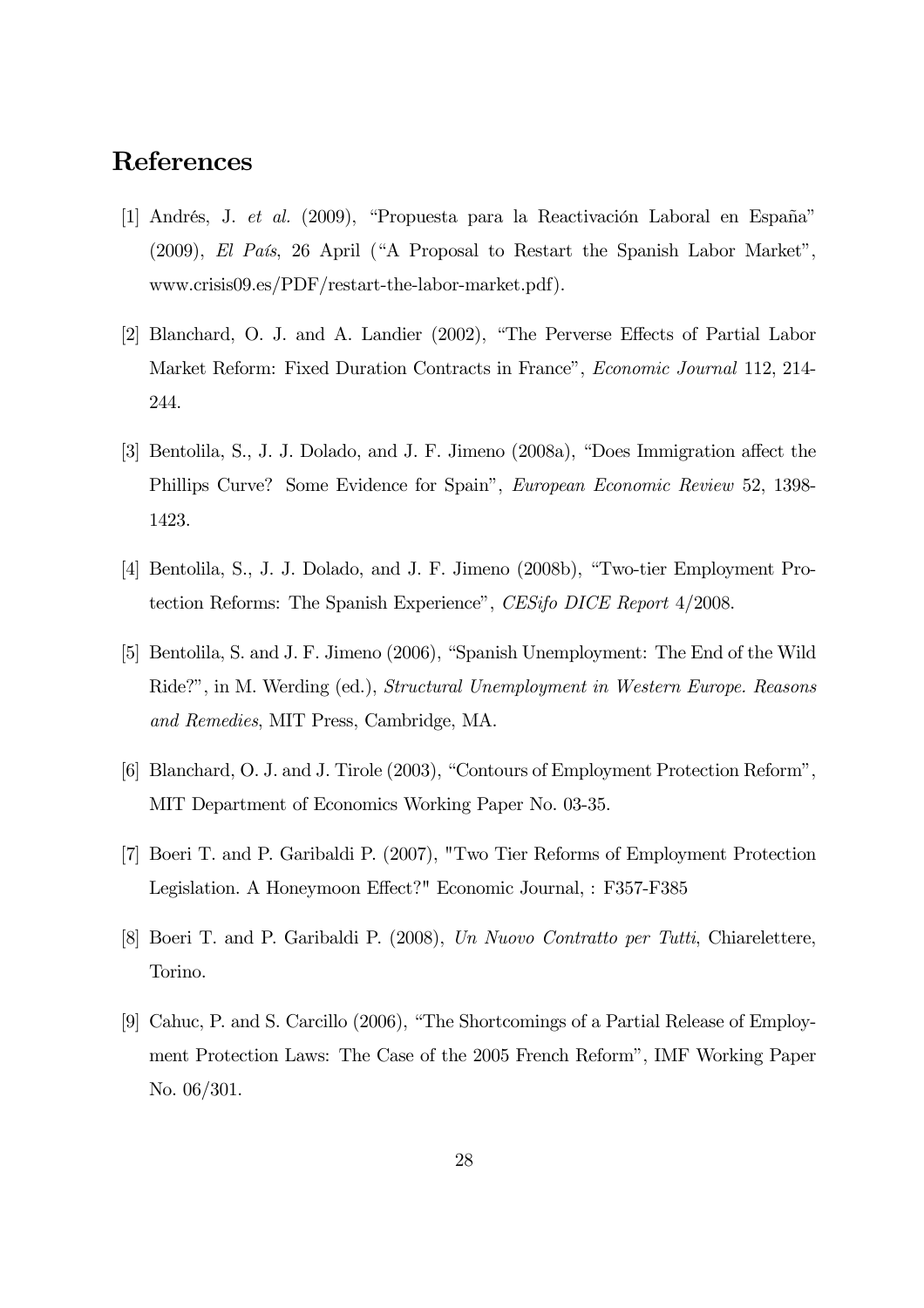- [10] Cahuc. P. and F. Kramarz (2004), De la précarité à la mobilité, vers une sécurité sociale professionnelle, Rapport pour le Ministre de l'Economie et des Finances, La documentation Française, available at www.ladocumentationfrancaise.fr/rapportspublics/054000092/index.shtml
- [11] Cahuc, P. and F. Postel-Vinay (2002), "Temporary Jobs, Employment Protection and Labor Market Performance", Labor Economics 9, 63-91.
- [12] Cahuc, P., F. Postel-Vinay and J. M. Robin (2006), "Wage Bargaining with On-The-Job Search: A Structural Econometric Model", Econometrica 74, 323-64.
- [13] Ichino, P. et al. (2009), "Disegno di Legge per la Transizione a un Regime di Flexicurity, n. 1481", 25 March. Synthesis in English at www.pietroichino.it/?p=3536.
- [14] García-Perez, J. I. (2009), "Efectos sobre el Empleo en España de un Nuevo y Único Contrato con Indemnizaciones Crecientes por Antigüedad", mimeo, Universidad Pablo de Olavide.
- [15] Kramarz, F. and M. L. Michaud (2008), "The Shape of Hiring and Separation Costs", IZA Discussion Papers No. 1170 ( forthcoming in Labour Economics).
- [16] Kramarz, F. and T. Philippon (2001), "The Impact of Differential Payroll Tax Subsidies on Minimum Wage Employment", Journal of Public Economics 82, 115-146.
- [17] L'Haridon, O. and F. Malherbet (2006), "Employment Protection Reform in Search Economies", IZA Discussion Papers No. 2304 (forthcoming in European Economic Review).
- [18] Ljungqvist, L. (2002), "How Do Layoff Costs Affect Employment?", Economic Journal 112, 2002, 829-853.
- [19] Malcomson, J. M. (1999), "Individual Employment Contracts", in O. Ashenfelter and D. Card (eds.), Handbook of Labor Economics, chapter 35, 2291-2372.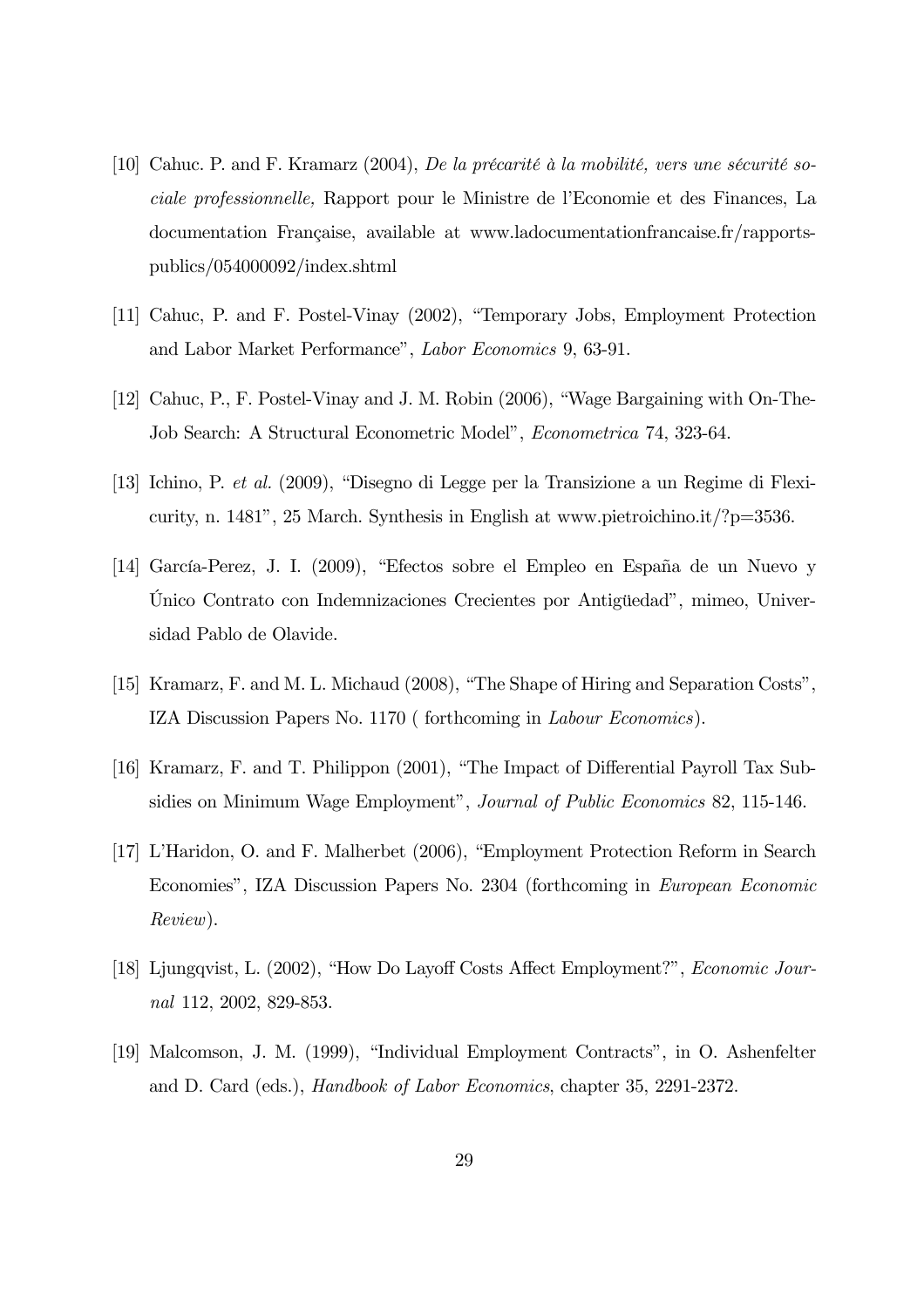- [20] Mortensen, D. T. and C. A. Pissarides (1994), "Job Creation and Job Destruction in the Theory of Unemployment", Review of Economic Studies 61, 397-415.
- [21] Petrongolo, B. and C. A. Pissarides (2001), "Looking into the Black Box: A Survey of Matching Functions", Journal of Economic Literature 39, 390-431.
- [22] Organisation for Economic Cooperation and Development (OECD) (2004), Employment Outlook, OECD, Paris.
- [23] Pissarides, C. A. (2000), *Equilibrium Unemployment Theory*, 2<sup>nd</sup> ed., The MIT Press, Cambridge, MA.
- [24] Saint-Paul, G. (1996), Dual Labor Markets, The MIT Press, Cambridge, MA.
- [25] Saint-Paul, G. (2000), The Political Economy of Labour Market Institutions, Oxford University Press, Oxford.
- [26] Sala, H., J. I. Silva, and M. E. Toledo (2009),"Flexibility at the Margin and Labor Market Volatility in OECD Countries", mimeo.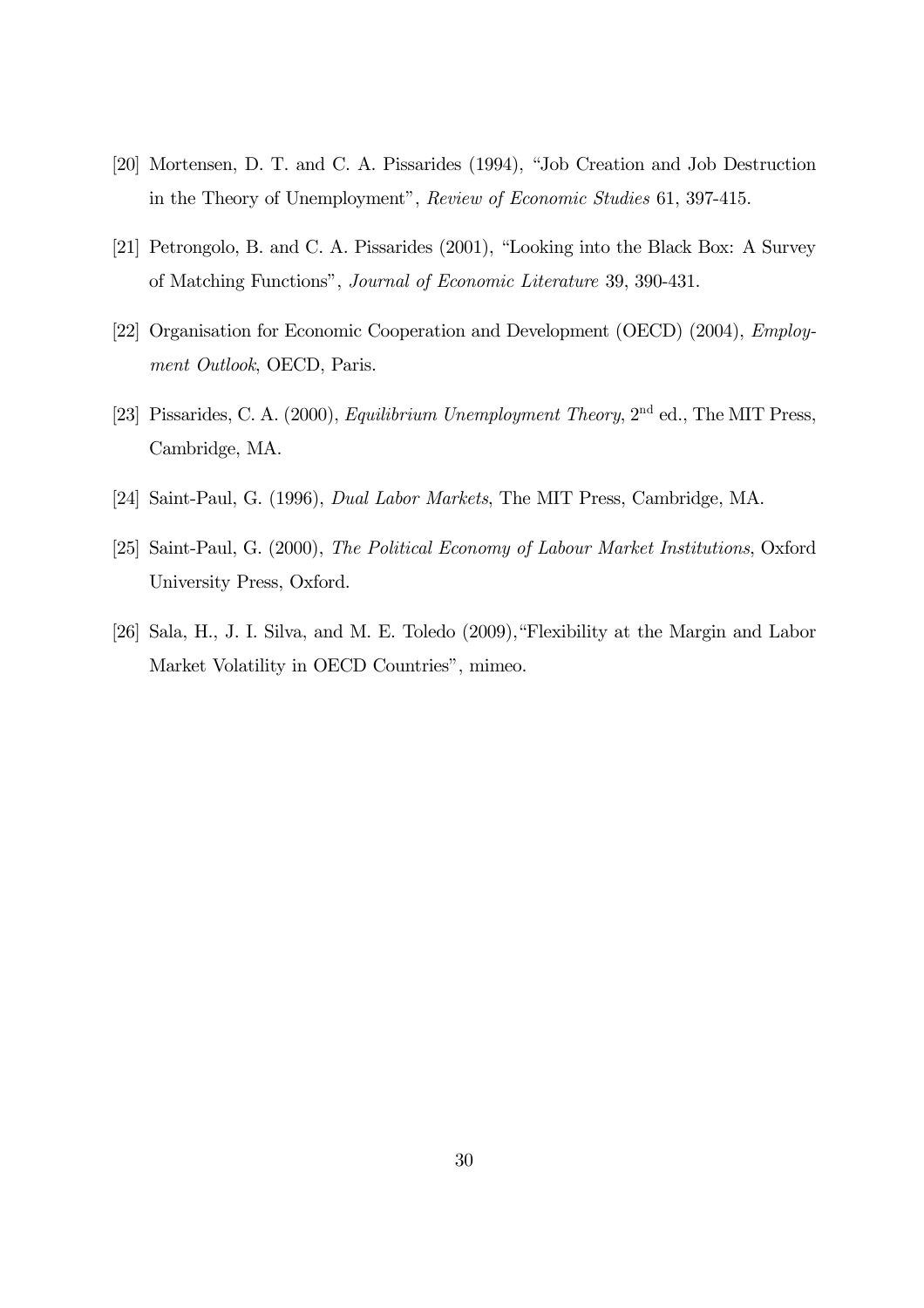

Figure 1: Unemployment rate in France and Spain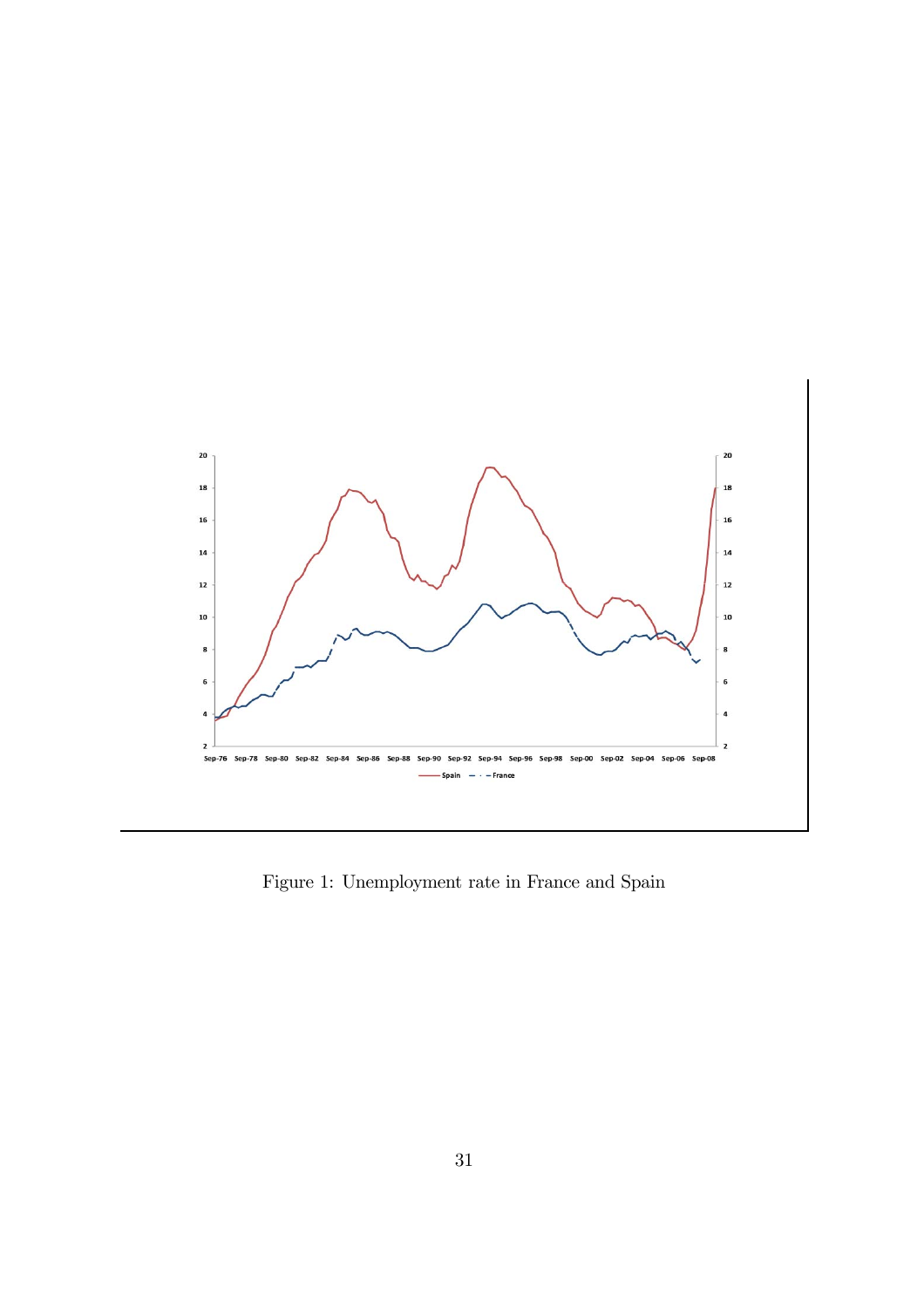|    | Levels $(\%)$                       |        | 1998:1 | 2007:4        | 2009:2        |  |
|----|-------------------------------------|--------|--------|---------------|---------------|--|
|    |                                     |        |        |               |               |  |
| 1. | Unemployment                        | France | 10.3   | 7.4           | 9.2           |  |
|    |                                     | Spain  | 15.2   | 8.6           | 18.0          |  |
| 2. | Fixed-term employment <sup>1</sup>  | France | 13.8   | 14.3          | 12.8          |  |
|    |                                     | Spain  | 33.3   | 30.9          | 25.4          |  |
| 3. | Hours of work <sup>2</sup>          | France | 40.7   | 37.7          | 37.7          |  |
|    |                                     | Spain  | 38.8   | 39.0          | 39.7          |  |
|    | Annual growth rates<br>$(\%)$       |        |        | 1998:1-2007:4 | 2008:1-2009:2 |  |
|    |                                     |        |        |               |               |  |
| 4. | Gross Domestic Product              | France |        | 2.3           | $-2.2$        |  |
|    |                                     | Spain  |        | 3.7           | $-2.7$        |  |
| 5. | Labor force                         | France |        | 0.8           | 1.0           |  |
|    |                                     | Spain  |        | 3.3           | 1.8           |  |
| 6. | Employment                          | France |        | 1.1           | $-0.4$        |  |
|    |                                     | Spain  |        | 4.2           | $-5.3$        |  |
| 7. | Private non-agricultural employees: |        |        |               |               |  |
|    | (a) Total                           | France |        | 1.5           | $-1.8$        |  |
|    |                                     | Spain  |        | 5.6           | $-6.3$        |  |
|    | (b) Construction                    | France |        | 2.4           | $-0.7$        |  |
|    |                                     | Spain  |        | 8.1           | $-23.3$       |  |
|    | (c) Manufacturing                   | France |        | $-0.7$        | $-3.4$        |  |
|    |                                     | Spain  |        | 2.0           | $-10.8$       |  |
|    | (d) Market services                 | France |        | 2.2           | $-1.4$        |  |
|    |                                     | Spain  |        | 6.8           | $-0.9$        |  |
| 8. | Real hourly earnings <sup>3</sup>   | France |        | 1.3           | 0.5           |  |
|    |                                     | Spain  |        | 0.3           | 1.4           |  |
| 9. | Hiring on temporary contracts       | France |        | 71.3          | n.a.          |  |
|    |                                     | Spain  |        | 84.7          | 89.1          |  |
|    |                                     |        |        |               |               |  |

Table 1: Labor market evolutions in France and Spain

Notes: <sup>1</sup> As a share of employees. <sup>2</sup> Full-time employees. The last period is 2008:4. <sup>3</sup> Deflated by GDP Deflator, seasonally adjusted.

Sources: (1),(4)-(6), OECD Economic Outlook Database (www.oecd.org); (2),(3) Eurostat Statistics Database (epp.eurostat.ec.europa.eu); (7), INSEE BDM Macroeconomic Database (www.bdm.insee.fr) for France and INE, Encuesta de Población Activa (www.ine.es) for Spain; (8) OECD Main Economic Indicators Database (www.oecd.org), (9) Dares DMMO-EMMO (www.dmmo.travail.gouv.fr) for France and Ministerio de Trabajo e Inmigración, Boletín de Estadísticas Laborales (www.mtin.es).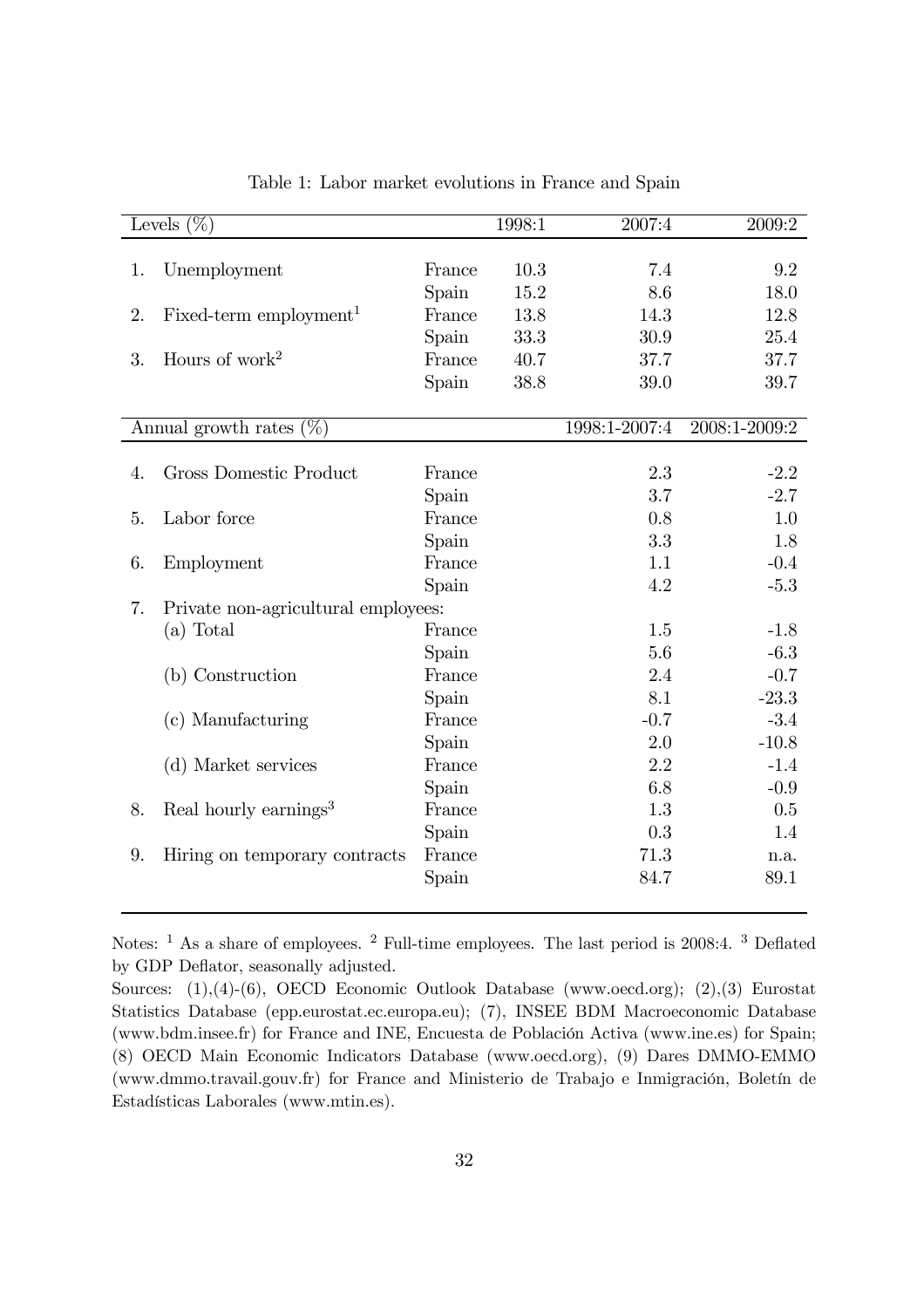|                                                 |                           | France | Spain |
|-------------------------------------------------|---------------------------|--------|-------|
|                                                 |                           |        |       |
| Standard parameters:                            |                           |        |       |
| Interest rate                                   | $\boldsymbol{r}$          | 0.010  | 0.010 |
| Matching function elasticity                    | $\alpha$                  | 0.500  | 0.500 |
| Worker bargaining power                         | $\beta$                   | 0.500  | 0.500 |
|                                                 |                           |        |       |
| Institutional parameters:                       |                           |        |       |
| Unemployment benefit replacemente rate          | b                         | 0.550  | 0.580 |
| Severance pay for permanent employees           | f                         | 1.330  | 2.000 |
|                                                 |                           |        |       |
| Dual labor market flow rates:                   |                           |        |       |
| Probability of hiring into a temporary job      | $\overline{p}$            | 0.710  | 0.910 |
| Probability of temporary contract ending        | λ                         | 0.135  | 0.213 |
|                                                 |                           |        |       |
| Parameters estimated by indirect inference:     |                           |        |       |
| Cost of keeping jobs vacant                     | h                         | 0.600  | 0.900 |
| Matching efficiency level                       | m <sub>0</sub>            | 0.350  | 1.200 |
| Incidence rate of productivity shocks           | $\mu$                     | 0.020  | 0.090 |
| Lower bound of productivity shock               | $\underline{\varepsilon}$ | 0.500  | 0.500 |
| Shocks multiplicative shift factor in recession | $\gamma$                  | 0.900  | 1.000 |
| Shocks additive shift factor in recession       | $\delta$                  | 0.000  | 0.193 |

Table 2: Calibrated and estimated parameters  $\real^1$ 

 $^{\rm 1}$  Reference period: 2005:1-2007:4.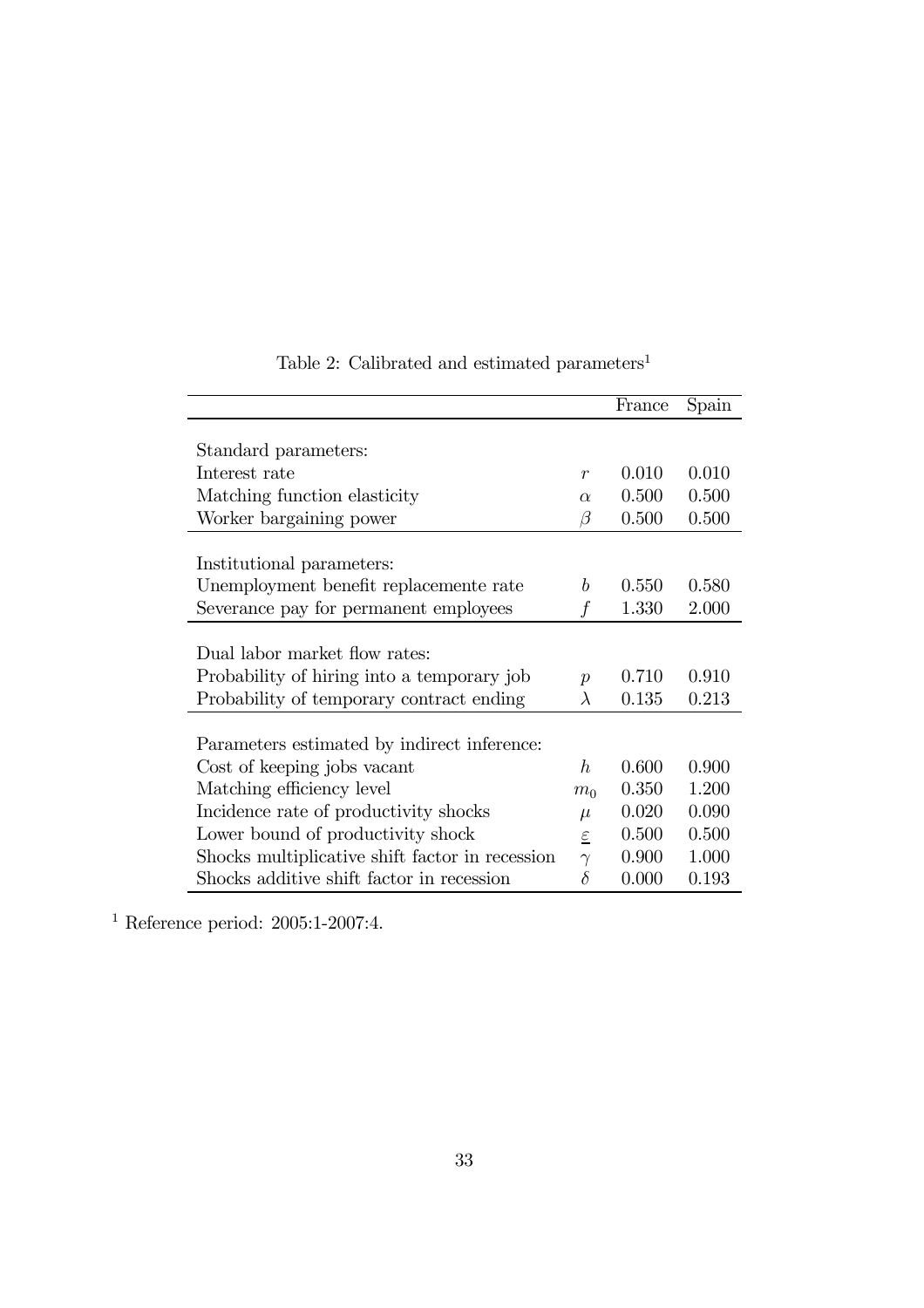|                    | Unemployment        | Permanent jobs   | Temporary       | Transition temp. |
|--------------------|---------------------|------------------|-----------------|------------------|
|                    | $\mathrm{rate}^1$   | destruction rate | employment rate | to permanent     |
|                    |                     |                  |                 |                  |
|                    | France - Expansion: |                  |                 |                  |
| Data               | 0.085               | 0.015            | 0.126           | 0.047            |
| Model              | 0.080               | 0.013            | 0.125           | 0.037            |
|                    |                     |                  |                 |                  |
|                    | France - Recession  |                  |                 |                  |
| Data               | 0.098               | 0.013            | 0.125           | 0.037            |
| Model              | 0.093               | 0.012            | 0.102           | 0.047            |
|                    |                     |                  |                 |                  |
|                    | Spain - Expansion:  |                  |                 |                  |
| Data               | 0.103               | 0.008            | 0.333           | 0.100            |
| Model              | 0.100               | 0.038            | 0.338           | 0.053            |
|                    |                     |                  |                 |                  |
| Spain - Recession: |                     |                  |                 |                  |
| Data               | 0.177               | 0.016            | 0.270           | 0.075            |
| Model              | 0.178               | 0.055            | 0.454           | 0.045            |

Table 3: Simulation results

<sup>1</sup> As a share of employees plus unemployed (i.e. self-employed are excluded).

Table 4: Differential increase in unemployment in Spain induced by the recession explained by differences with France (percentage points)

|                                        | $\Delta u_{SP}$ | $\Delta u_{SP}(FR)$ | $\Delta u_{SP} - \Delta u_{SP}(FR)$ |
|----------------------------------------|-----------------|---------------------|-------------------------------------|
|                                        |                 |                     |                                     |
| French parameters: f, p, and $\lambda$ |                 |                     |                                     |
| Flexible model                         | 7.80            | 5.19                | 2.61                                |
| Semi-flexible model                    | 7.80            | 4.94                | 2.86                                |
| Rigid model                            | 7.07            | 4.25                | 2.82                                |
|                                        |                 |                     |                                     |
| French parameters: $f$                 |                 |                     |                                     |
| Flexible model                         | 7.80            | 7.11                | $0.69~(26.4\%)$                     |
| Semi-flexible model                    | 7.80            | 7.08                | $0.72(25.2\%)$                      |
| Rigid model                            | 7.07            | 7.08                | $(2.5\%)$<br>0.07                   |

Note:  $\Delta u_{SP}$  denotes the change in unemployment explained by the model simulated for the Spanish economy and  $\Delta u_{SP}(FR)$  the change in unemployment explained by the model simulated for the Spanish economy with the indicated set of parameter values corresponding to the simulated French economy.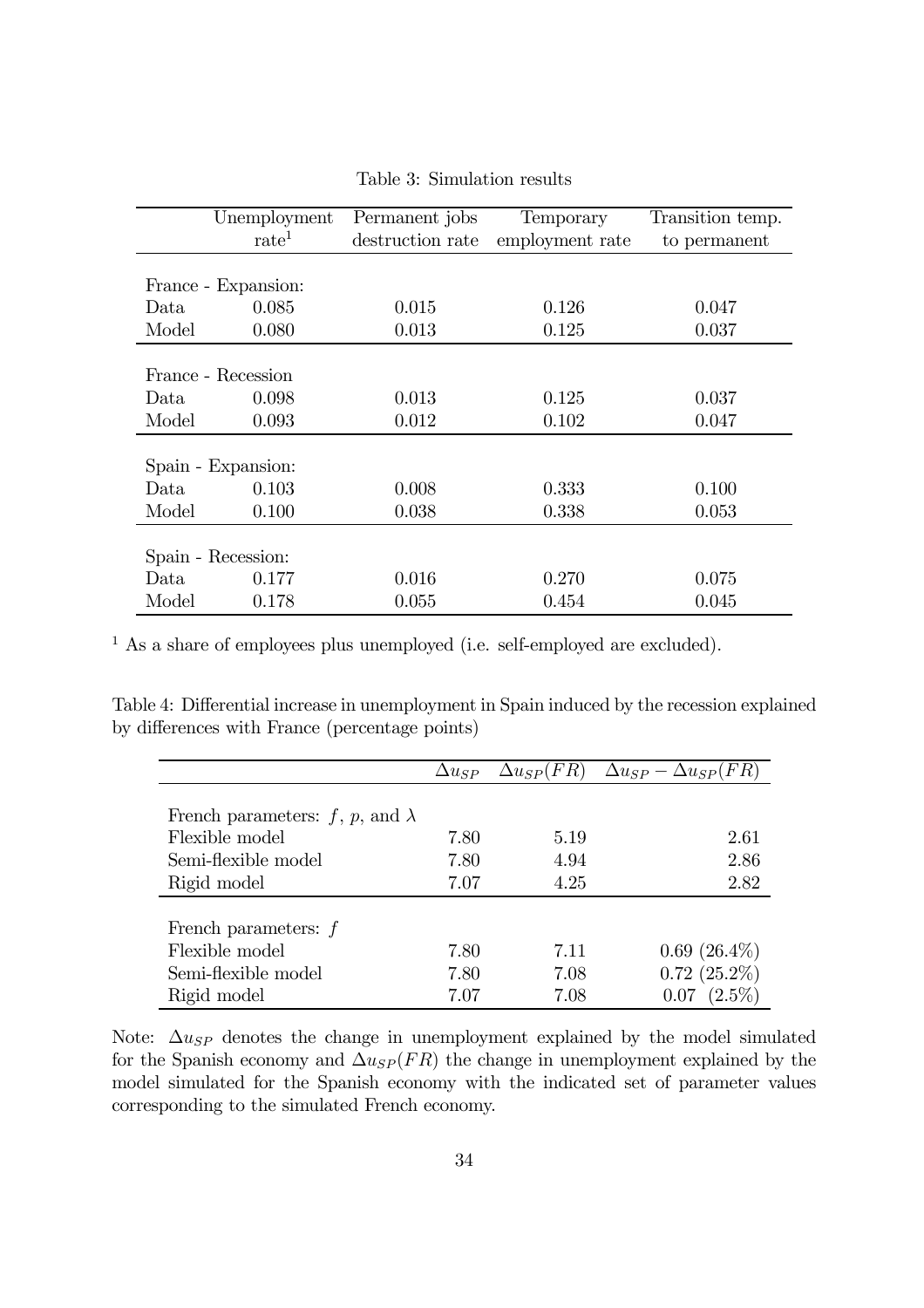

Figure 2: Labor market equilibrium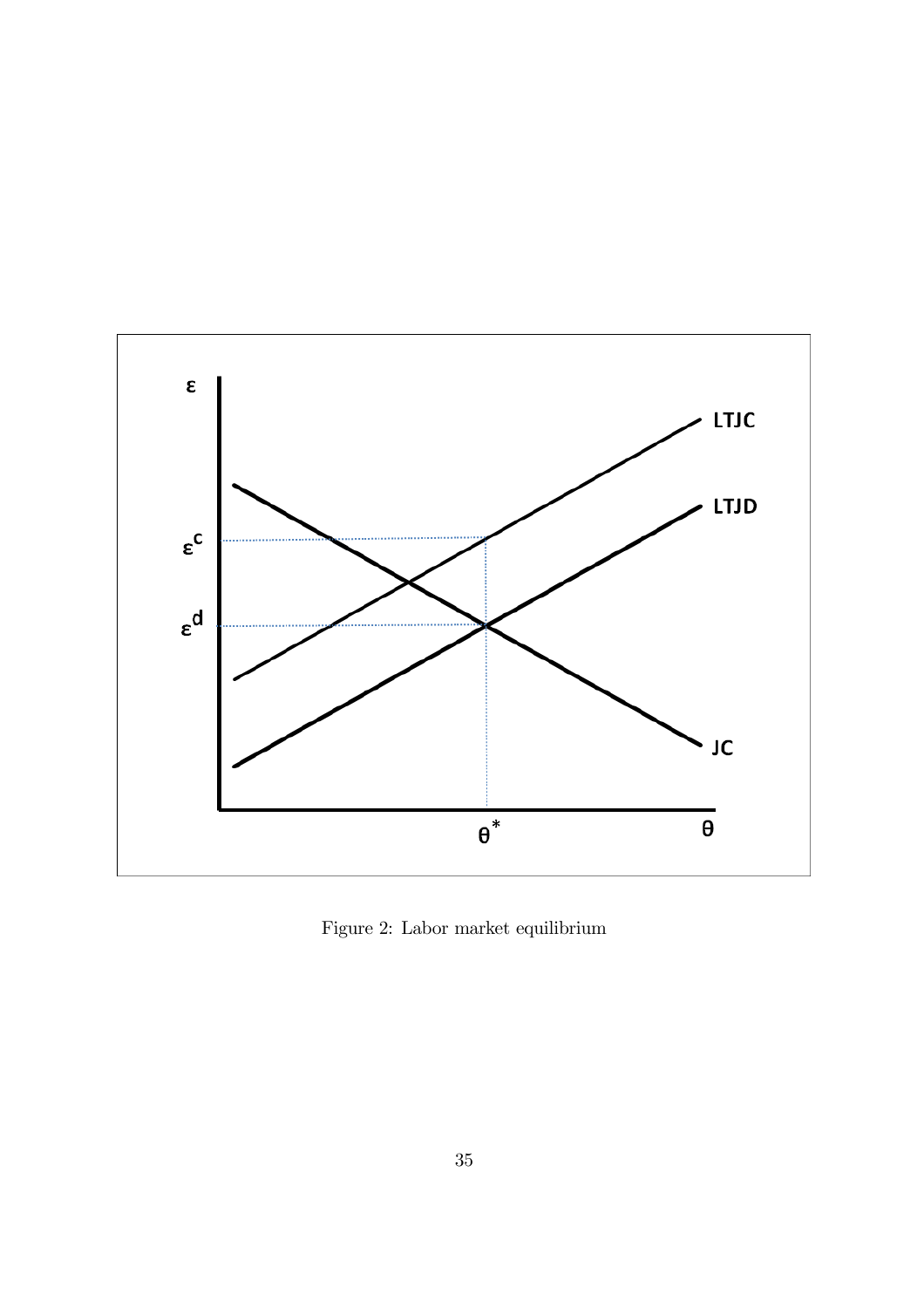

Figure 3: Effects of an increase in the firing cost  $(f)$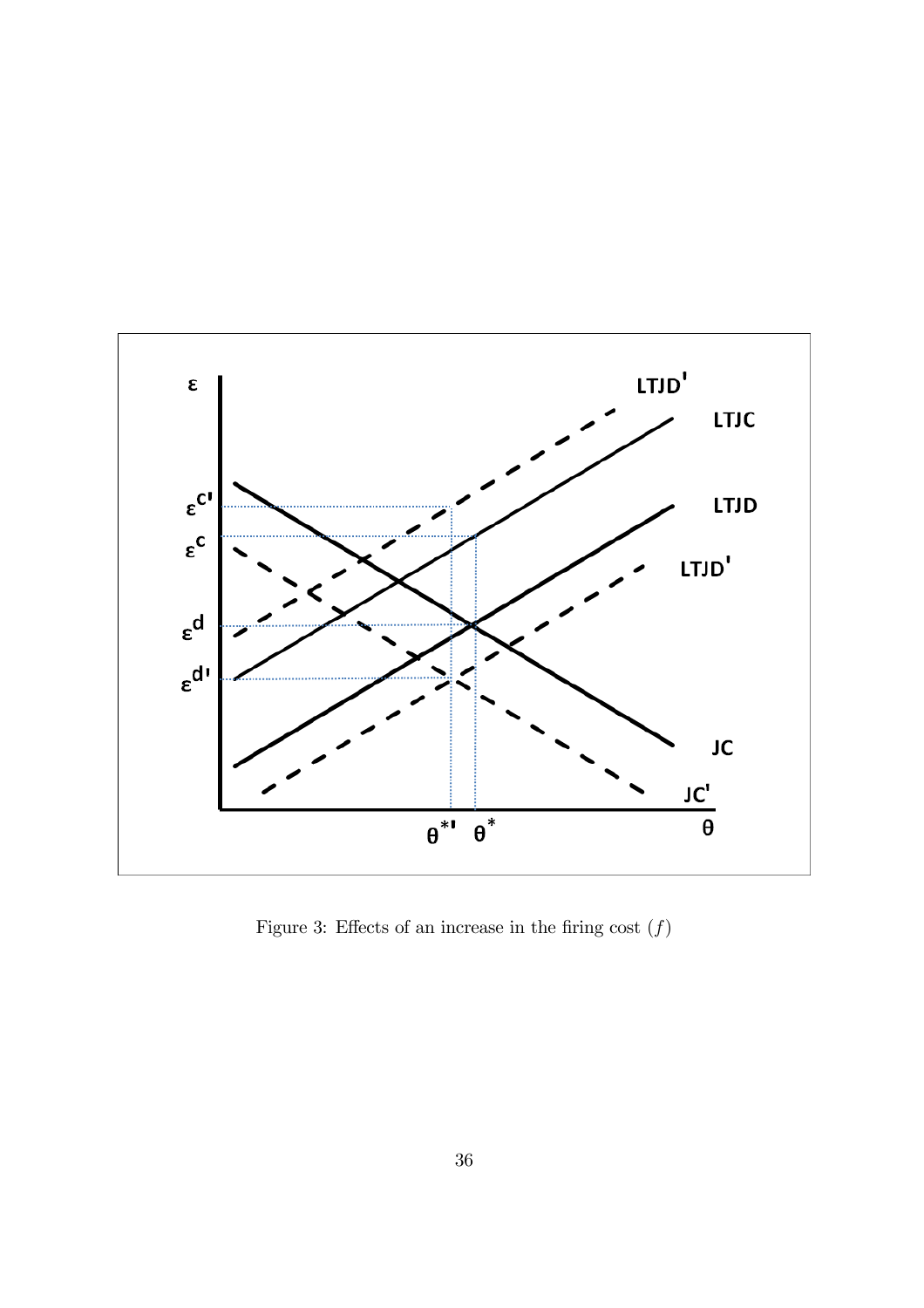

Figure 4: Effects of a reduction in the proportion hires on temporary contracts  $(p)$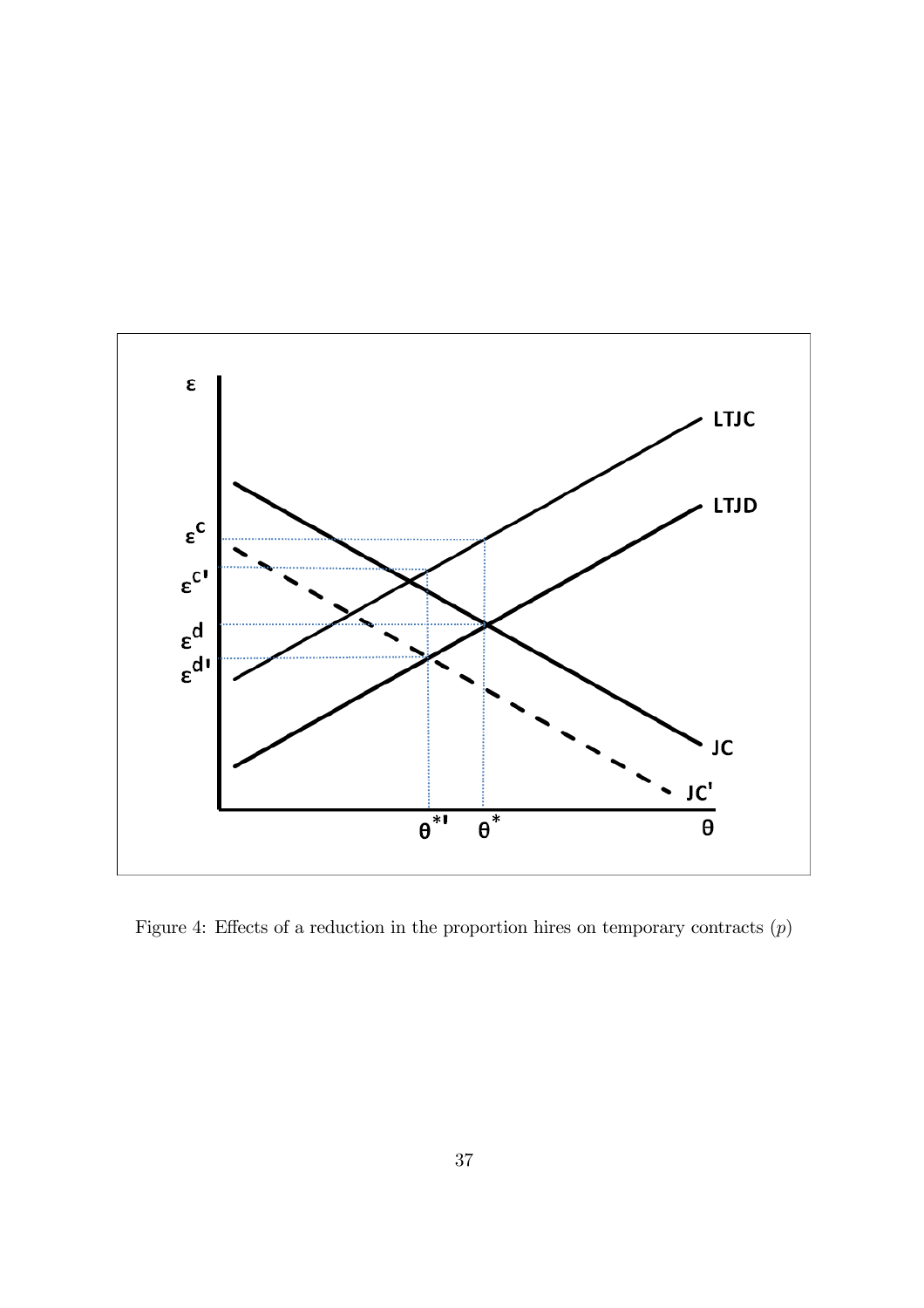

Figure 5: Simulated increase in the unemployment rate in Spain due to the recession in the semi-flexible model